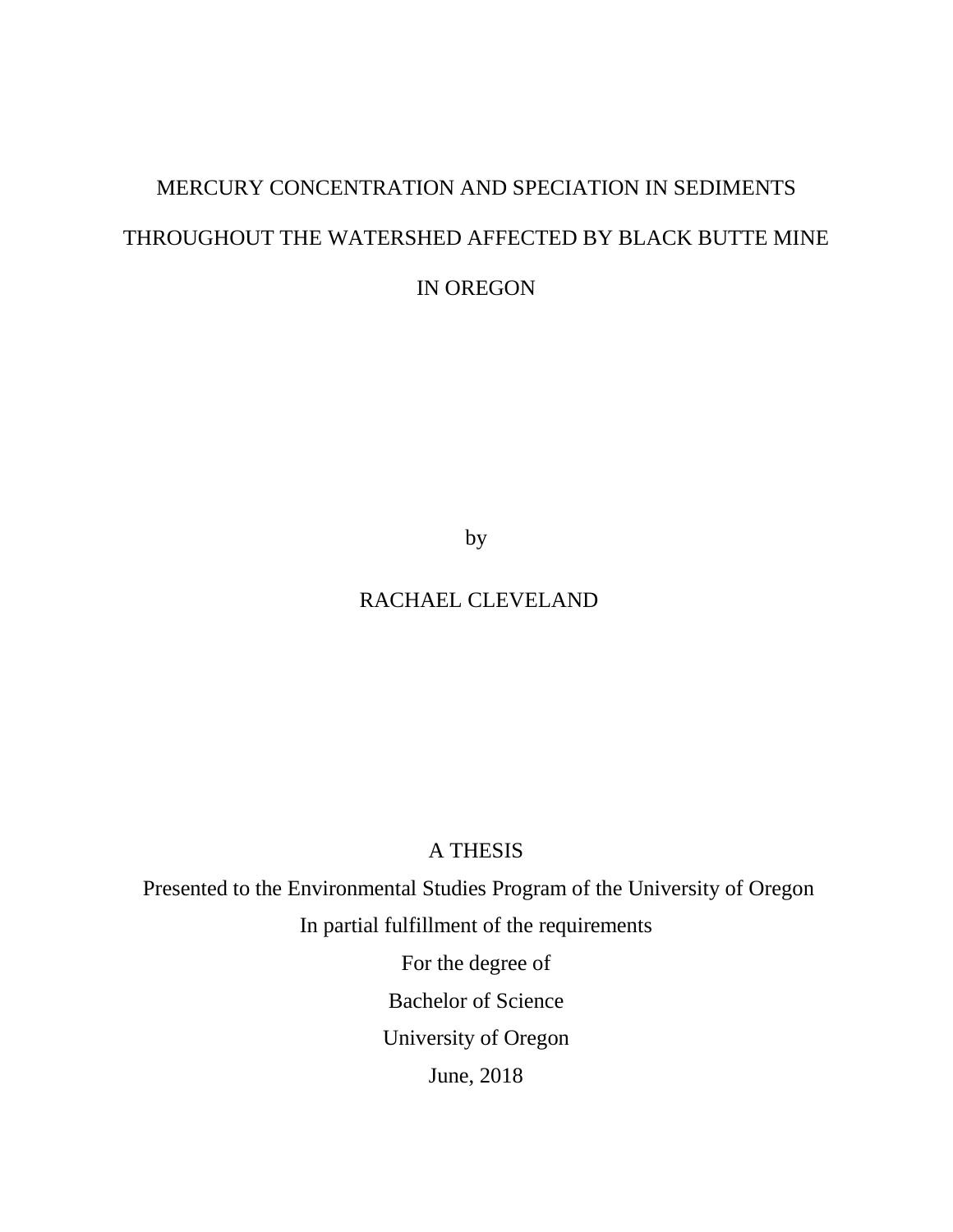# An Abstract of the Thesis of





The history of mining in Oregon has left a legacy of contaminated and abandoned sites that threatens environmental and human health. The goal of this research is to better understand mercury (Hg) cycling within an Oregon watershed that is being contaminated by an abandoned mine. The chosen site is the Superfund site at Black Butte Mine, where contaminated sediment has washed down a series of streams that drain into Cottage Grove Reservoir. The specific objectives of this work are to determine how Hg sediment concentrations and forms (reactivity) change from the mine site to the reservoir and how these factors change within the different areas of the reservoir. Sediment sampling was conducted at the Black Butte Mine site, along drainage creeks and streams, and throughout the Cottage Grove Reservoir. Sediment composites were collected and used for total Hg and speciation analysis. The concentrations of mercury decreased with distance from the mine site to the reservoir. Mercury in sediment was found in progressively more reactive forms from the mine site to the reservoir. Within the reservoir, reactivity of Hg was higher in the floodplains that experience seasonal variations than the permanently inundated areas. The creek immediately adjacent to the mine site posed the most dangers to human and environmental health in terms of total Hg. Above the mine tailings and at the reservoir, conditions are supporting the transformation of inorganic Hg to organic Hg. This information, particularly the forms of mercury found, has significant implications for Hg bioaccumulation and the resulting safety of humans and species that live within the watershed. Data gaps in the US Environmental Protection Agency and Oregon Department of Environmental Quality's previous work on mercury analysis have been filled, which will inform future work at this site and allow them to target areas of most concern. A new site of organic mercury transformation has been identified, and future work can address this site. Additionally, mercury cycling in sediment is now better understood at this site, which will inform future research looking at mercury cycling at the watershed scale.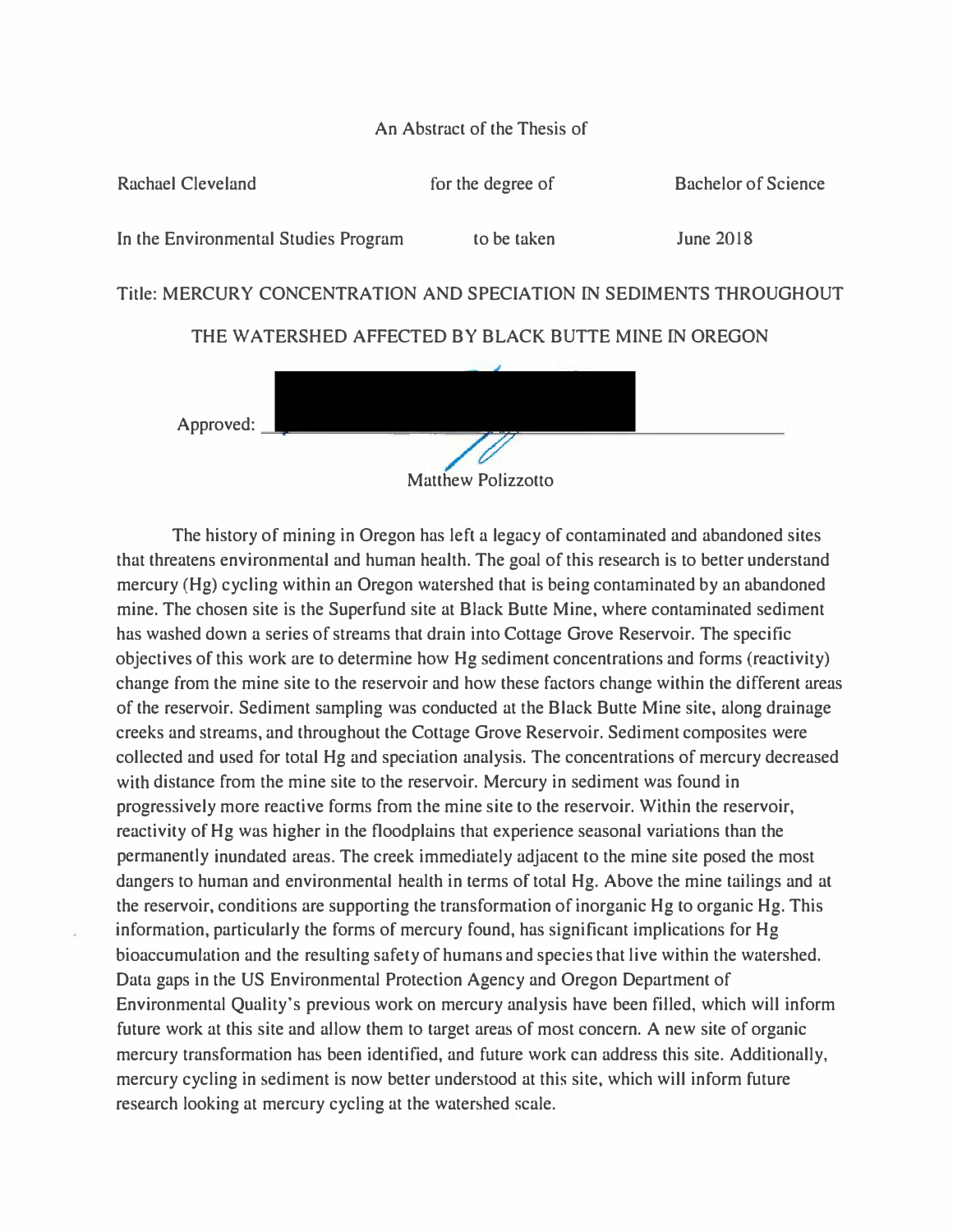#### **Acknowledgements**

I would first like to thank my faculty advisor, Matthew Polizzotto, for his guidance, mentorship, and his willingness to let me develop this project on my own. Next, I want to thank Bryn Thoms and Chris Eckley for their help in developing this project, giving me many papers and details on the background of the Black Butte Mine site, and for giving me a tour and brief history of the entire site. I would also like to thank Sarah Rothenberg for collecting and analyzing the methylmercury soil samples and for allowing me to use her lab to analyze the total mercury concentrations in my samples. I must also thank my wonderful lab-mates, Markus Koeneke, Gabbie LaFayette, and Fusheng Sun, for their help in completing the lab work, collecting samples, providing feedback, and everything in between. And finally, I would like to thank the Office of the Vice President for Research and Innovation for helping fund my work.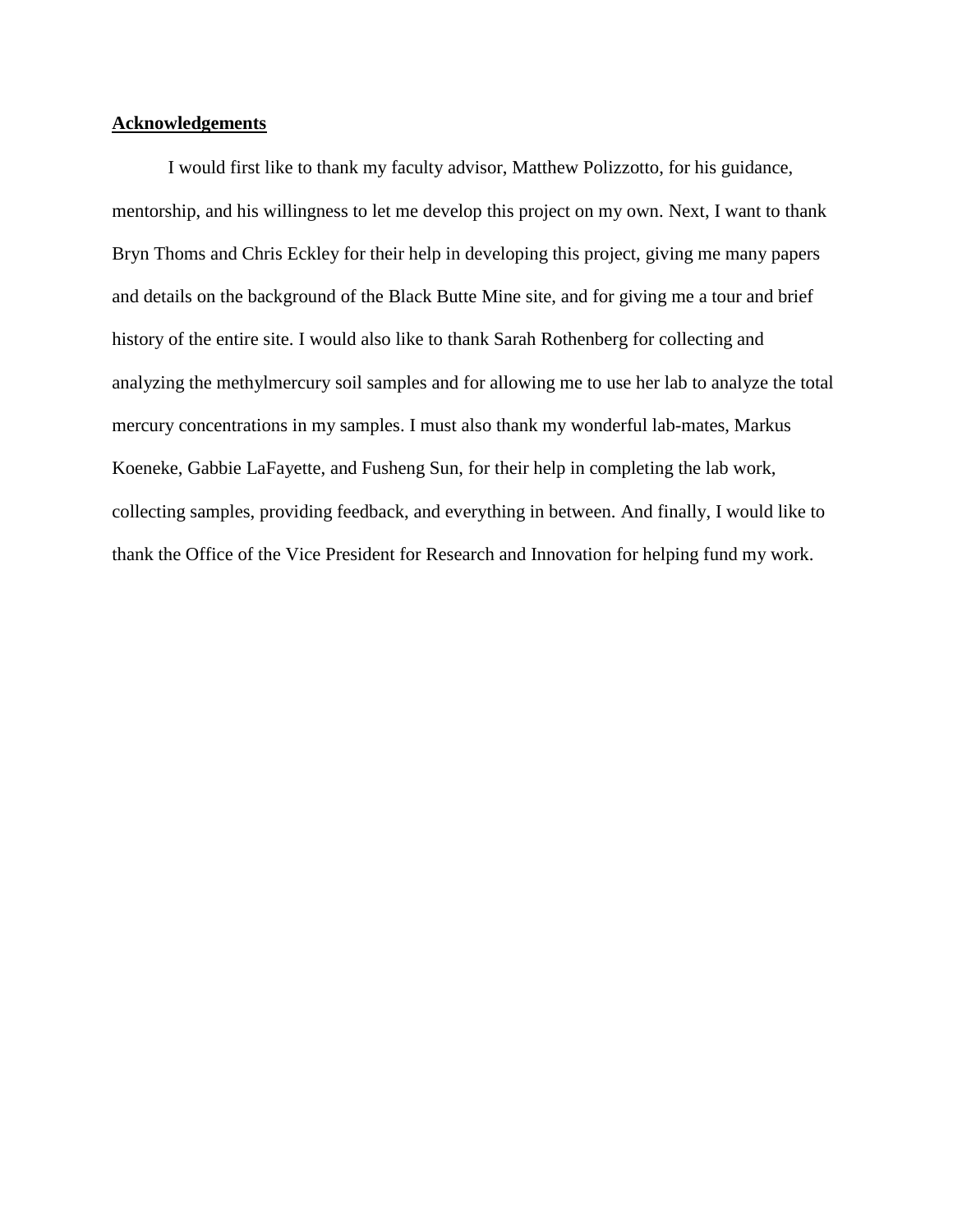# **Table of Contents**

| 1.1 Mercury Contamination from Abandoned Mines in Oregon ________________________3 |    |
|------------------------------------------------------------------------------------|----|
| 1.2 Black Butte Mine: A Superfund Site Contaminating Cottage Grove with Mercury 3  |    |
| 1.3 Human and Environmental Health Concerns Due to Mercury _____________________ 4 |    |
|                                                                                    |    |
|                                                                                    |    |
|                                                                                    |    |
|                                                                                    |    |
|                                                                                    |    |
|                                                                                    |    |
|                                                                                    |    |
|                                                                                    |    |
|                                                                                    |    |
|                                                                                    |    |
|                                                                                    |    |
|                                                                                    |    |
|                                                                                    |    |
|                                                                                    |    |
|                                                                                    |    |
|                                                                                    |    |
|                                                                                    |    |
|                                                                                    |    |
| <b>8.0</b> Conclusions 28                                                          |    |
| 9.0 References                                                                     | 29 |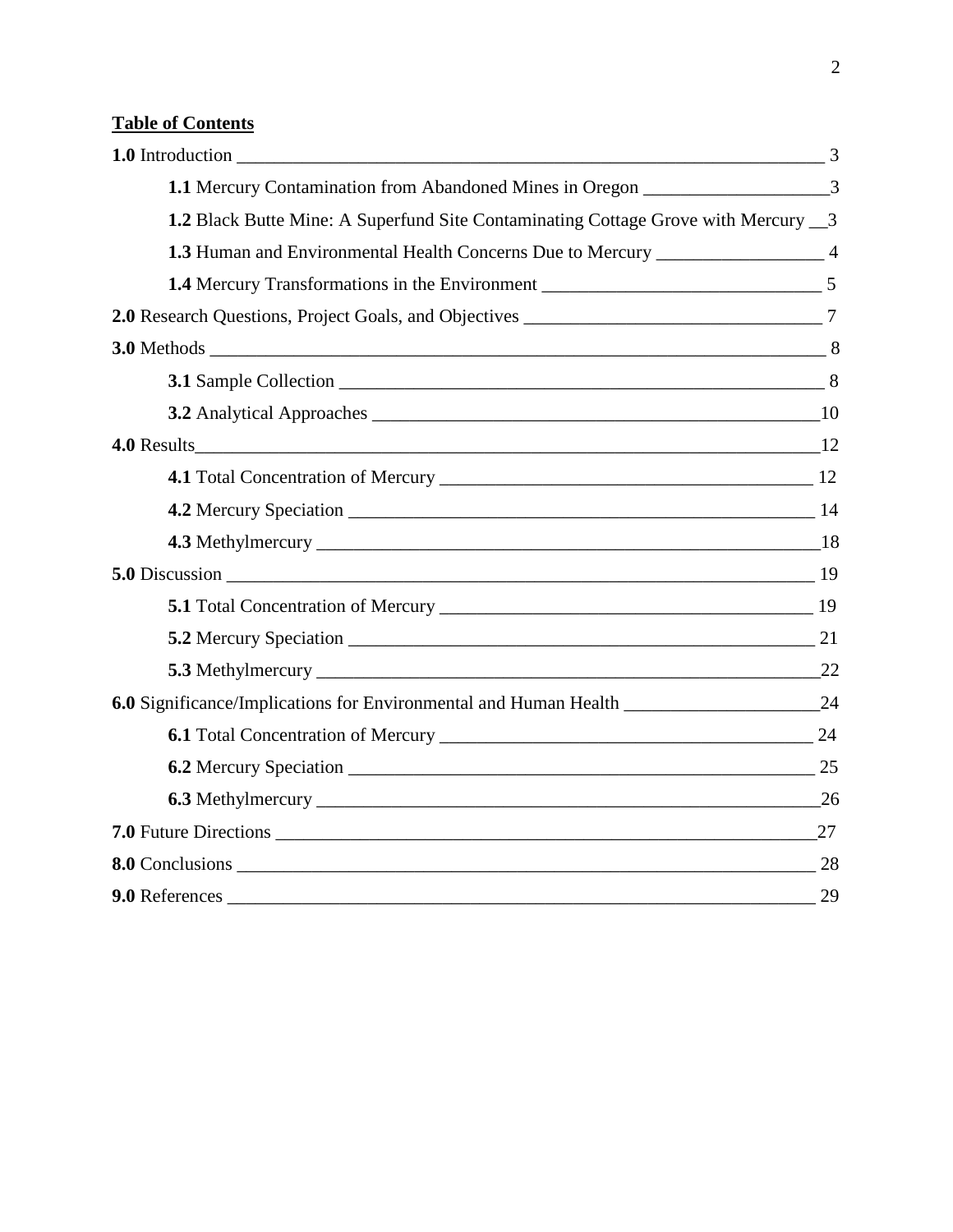#### **Introduction**

#### **Mercury Contamination from Abandoned Mines in Oregon**

Anthropogenic activity has tripled the amount of mercury found in the environment compared to background levels (Eckley & Hintelmann, 2006). Mines for Hg-bearing ore are significant sources of mercury for water systems downstream of these mines and can cause adverse effects for aquatic environments (Rimondi et al., 2012; Zhang et al., 2010). Abandoned mines are of particular concern because their abandoned wastes can have incredibly high levels of mercury and can greatly impact the local environment (Gray et al., 2012). Even years after mining stops, stream sediments can have uncharacteristically high levels of mercury downstream from these sites (Lecce & Pavlowsky, 2014; Rimondi et al., 2012). Aquatic systems downstream from these sites have the potential to transport both inorganic and organic forms of mercury (Zhang et al., 2010), and the different forms have different environmental impacts on the surrounding area.

#### **Black Butte Mine: A Superfund Site Contaminating Cottage Grove with Mercury**

Black Butte Mine is an abandoned mercury mine in Oregon, USA. Its operations stopped in 1969 (Curtis et al., 2013), and in 2010 it was added to the EPA's National Priorities List (Superfund) (Eckley et al., 2015). While in operation from the 1890s to the 1960s, this mine produced about 635,000 kg of Hg and over 200,000  $\text{m}^3$  of mine tailings, which were deposited on-site (Curtis et al., 2013; Eckley et al., 2015; Eckley et al., 2017). Cinnabar roasting is the principle source of local pollution at this site (Curtis et al., 2013) . The mine site is surrounded primarily by silviculture-managed coniferous forests and is about 15 km from Cottage Grove Reservoir, which was constructed in 1942 for flood control (Eckley et al., 2015; Eckley et al.,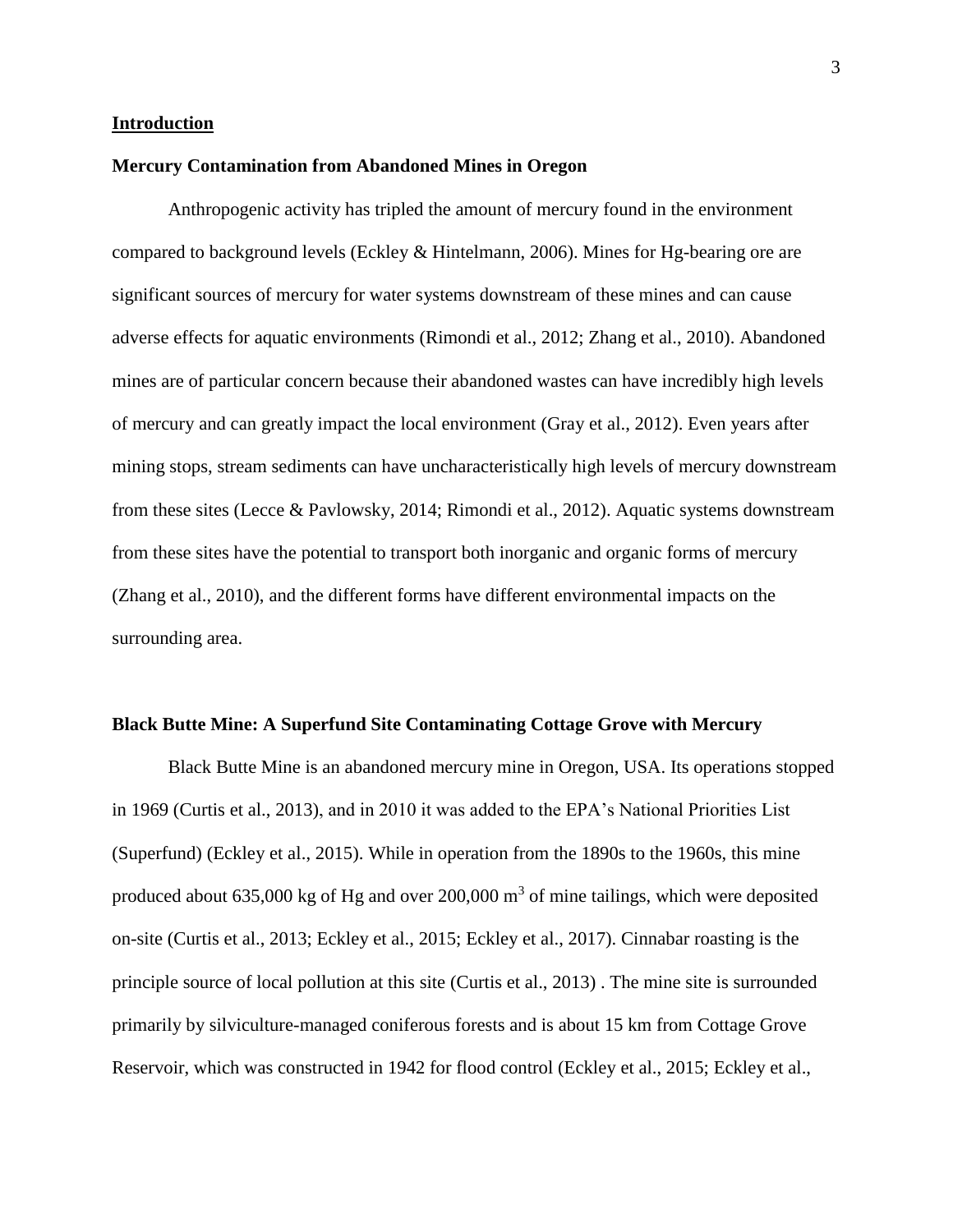2017). Studies have shown that this reservoir continues to be contaminated with Hg from Black Butte Mine (Curtis et al., 2013; Eckley et al., 2015; Eckley et al., 2017). Currently, the reservoir has a public health fish advisory since fish within the reservoir contain high levels of mercury (Curtis et al., 2013; Eckley et al., 2015).

#### **Human and Environmental Health Concerns Due to Mercury**

The reactivity and toxicity of mercury depend on the form in which it is found. Organic forms, mainly methylmercury, are much more bioavailable than inorganic forms. Thus, methylmercury and other organic forms are much more toxic to organisms and humans, and have the potential to bioaccumulate (Gray et al., 2012; Rimondi et al., 2012; Różański et al., 2016; Zhang et al., 2010). Methylmercury is the most common form of organic mercury found in the environment (Liu et al., 2012). Mercury is a neurotoxin and can cause a host of problems for the organisms and humans that are exposed to it, including deafness, blindness, promotion of cardiovascular disease, damage to the central nervous system, coordination problems, and sometimes death (Curtis et al., 2013; Eckley & Hintelmann, 2006; Gray et al., 2012; Rimondi et al., 2012). Organisms in the early stages of development are at particular risk when exposed to mercury (Curtis et al., 2013; Gray et al., 2012). Because of its ability to easily bioaccumulate (Eckley et al., 2017; Rimondi et al., 2012; Różański et al., 2016), humans are typically exposed to mercury through the consumption of fish (Eckley et al., 2015; Eckley & Hintelmann, 2006; Kim et al., 2004; Rimondi et al., 2012). Because of its accumulative nature, solubility, persistence, and toxicity when in organic forms, understanding the different forms of mercury found within a system is crucial for determining potential organism and human health impacts (Daye et al., 2015; Zhang et al., 2010).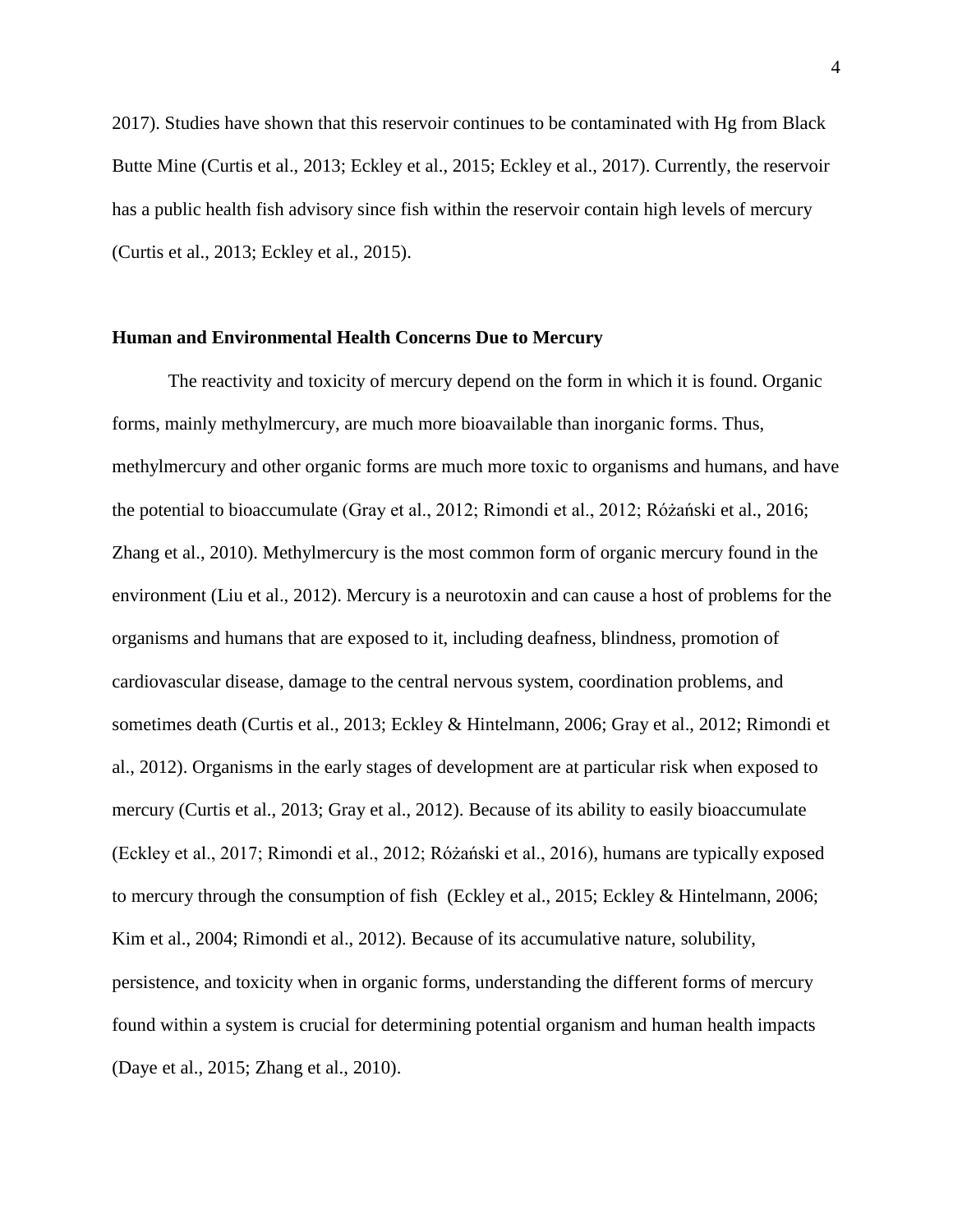#### **Mercury Transformations in the Environment**

The release and transport of Hg from its source is dependent on its species. Speciation determines solubility, and thus mobility, reactivity, and its potential to bioaccumulate (Kim et al., 2004). Because the species of Hg determines these qualities, species type, along with total concentration, determines the overall impact of Hg on environmental and human health. Previous studies of Hg concentrations in watersheds found that Hg concentrations were highest in the lake/reservoir sediments downstream from mercury mine sites, including our site (Curtis et al., 2013; Rimondi et al., 2012). Many studies have found that Hg concentration decreases as distance from the source site increases and that though mining has ceased, abandoned mine sites are still active sources of Hg pollution (Curtis et al., 2013; Gray et al., 2012; Lecce & Pavlowsky, 2014; Rimondi et al., 2012). This has also been found the case for the Black Butte Mine site (Curtis et al., 2013). However, the consistency of concentration trends begins to vary as distance from the site increases (Gray et al., 2012).

Mercury is typically found in three different states: elemental (Hg0), inorganic, and organic (Liu et al., 2012; Morel & Amyot, 1998). The typical transformation pathway is as follows: elemental mercury is oxidized to form inorganic mercury, which can then be methylated to form organic mercury (Daye et al., 2015; Liu et al., 2012; Rimondi et al., 2012). Inorganic and organic mercury can also be reduced to elemental mercury through photoreduction or microbial reduction (Morel & Amyot, 1998). Inorganic and elemental mercury are the typical Hg forms input into the environment, but organic mercury, particularly methylmercury (MeHg), is of most concern to humans though it accounts for only a small portion of total Hg found in the environment (Li & Cai, 2013). At mercury mines like Black Butte Mine, cinnabar (HgS) is heated to 600–700 °C, leading to the transformation of cinnabar to elemental mercury, which is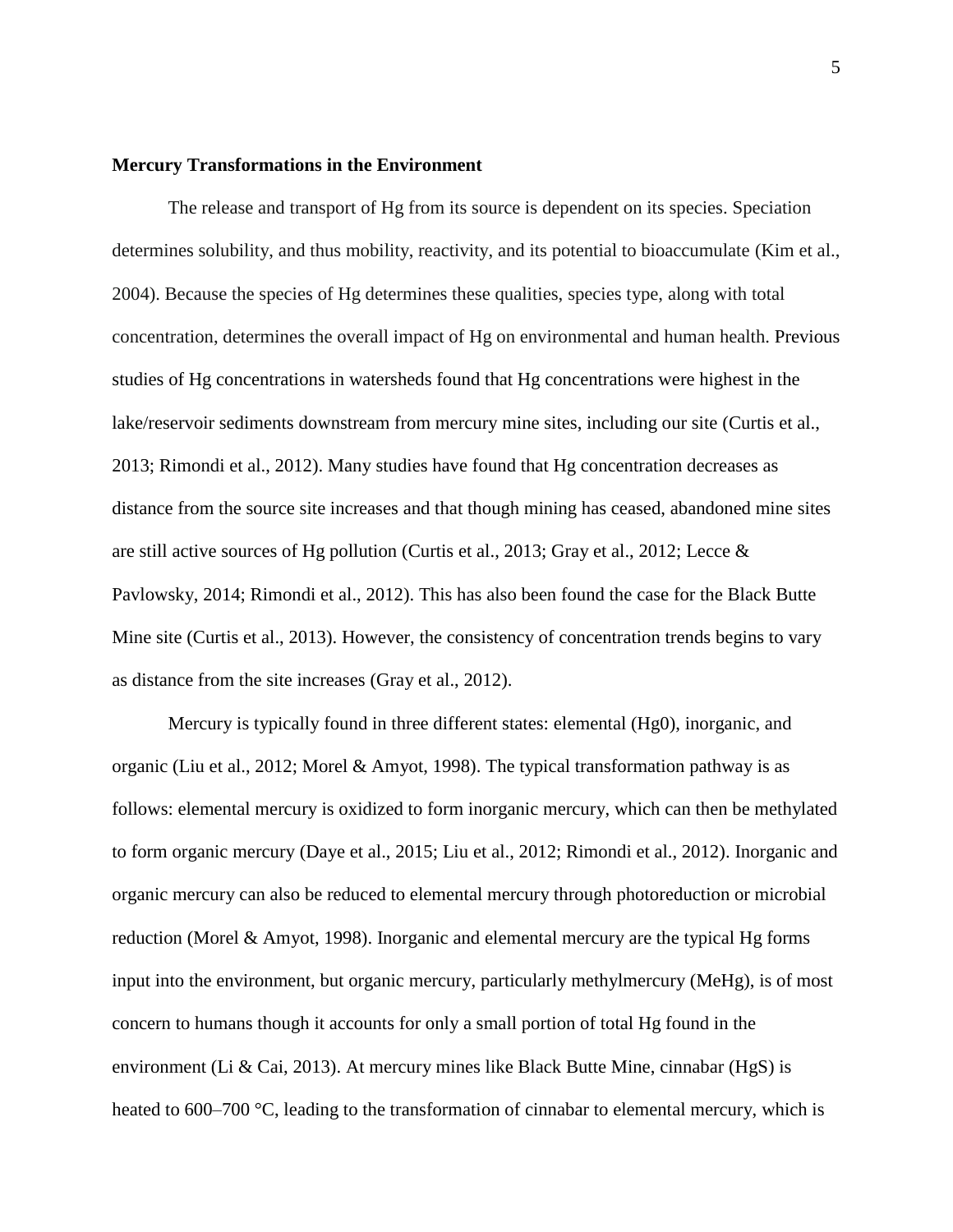then collected. However, this process can be inefficient, leading to mine-wastes containing unconverted cinnabar, Hg0, and various Hg salts. This leftover Hg can be transformed to other forms of inorganic mercury, and then into methylmercury and other organic forms, as it is transported throughout the watershed and encounters different chemical and biological conditions. Methylmercury has also been found to form directly at these mine waste sites, providing another source of methylmercury for the environment (Rimondi et al., 2012).

In natural ecosystems, anaerobic microbial activity is the main driver of Hg methylation (Rimondi et al., 2012). These microbes are typically sulfur or iron reducing (Curtis et al., 2013; Eckley et al., 2015; Eckley & Hintelmann, 2006; Eckley et al., 2017; Gray et al., 2012). The speciation and methylation of Hg is affected by this microbial activity and the bioavailability of inorganic Hg to the microbes. Various factors influence the bioavailability of inorganic Hg and the activity of these microbes, such as the quality and quantity of organic matter in the sediment, the extent of anoxic conditions in the sediment, temperature, pH, redox conditions, and concentrations of sulfate, ferric iron, and other electron acceptors (Daye et al., 2015; Eckley et al., 2015; Eckley et al., 2017; Graham et al., 2013; Gray et al., 2012; Rimondi et al., 2012; Zhang et al., 2010). Other factors that affect Hg speciation include particle size, the ore roasting process used, and weathering. Distribution from the source alone was not found to affect mercury speciation (Kim et al., 2004).

Previous studies conducted by Eckley et al. at our site have also found some unique ways in which mercury is changing form throughout the watershed affected by Black Butte Mine. First, water-level fluctuations present at Cottage Grove Reservoir increase methylation of mercury. This is because when water levels drop, sediments are exposed to air and reduced compounds are re-oxidized, creating a new source of electron-accepting compounds for microbes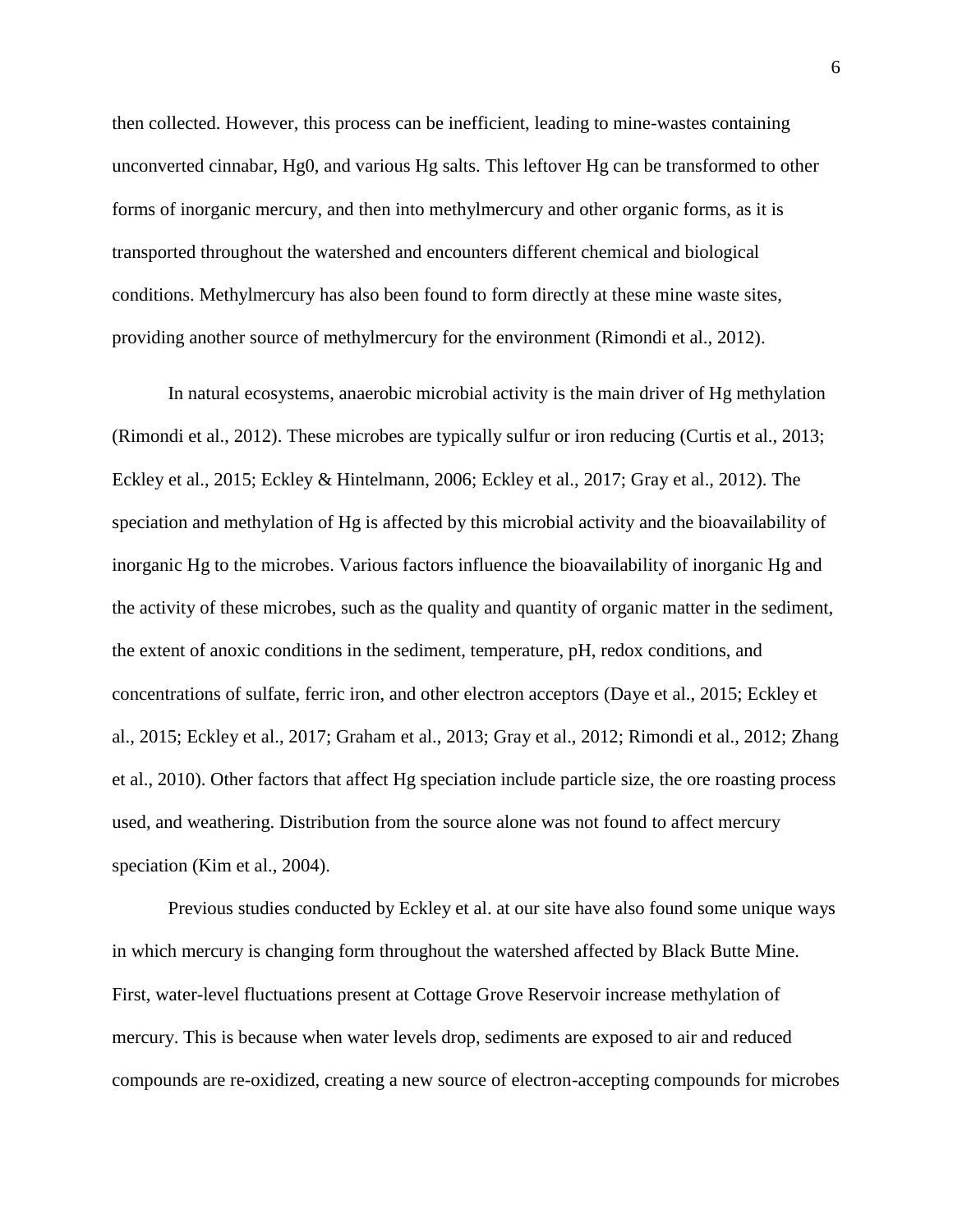to use once the areas are inundated again. This increased microbial activity then leads to increased methylation. Water-level fluctuations may also lead to partitioning of Hg to the aqueous phase, which is more bioavailable for microbes. Furthermore, when the area is reflooded, there is an influx of organic material, sulfates, and Hg, and anoxic conditions are developed, which allows for more microbial activity and methylation. Water fluctuations also promote the cycling of sulfide to sulfate, further promoting microbial activity. Thus, areas that experience water-level fluctuations will have more methylmercury than areas that are permanently inundated (Eckley et al., 2015; Eckley et al., 2017).

#### **Research Questions, Project Goals, and Objectives**

The history of mining in Oregon has led to a legacy of contaminated and abandoned sites that threatens environmental and human health. My research goal was to better understand mercury (Hg) cycling within an Oregon watershed that is being contaminated by an abandoned mine. The chosen site was the Superfund site at Black Butte Mine, where contaminated sediment has washed down a series of streams that drain into Cottage Grove Reservoir. I asked three main research questions: How do Hg concentrations change in sediment from the mine site to the reservoir? How do the forms and reactivity of Hg change from the mine site to the reservoir? Do form and concentration change in different areas of the reservoir? To answer these questions, I established two objectives: first, measure total concentrations of Hg in sediments that have accumulated along the watershed from Black Butte Mine to Cottage Grove Reservoir, and second, quantify the Hg species in sediments along the watershed from the mine source to the reservoir. Although the Department of Environmental Quality (DEQ) and the Environmental Protection Agency (EPA) have conducted preliminary Hg analyses in the area, no studies have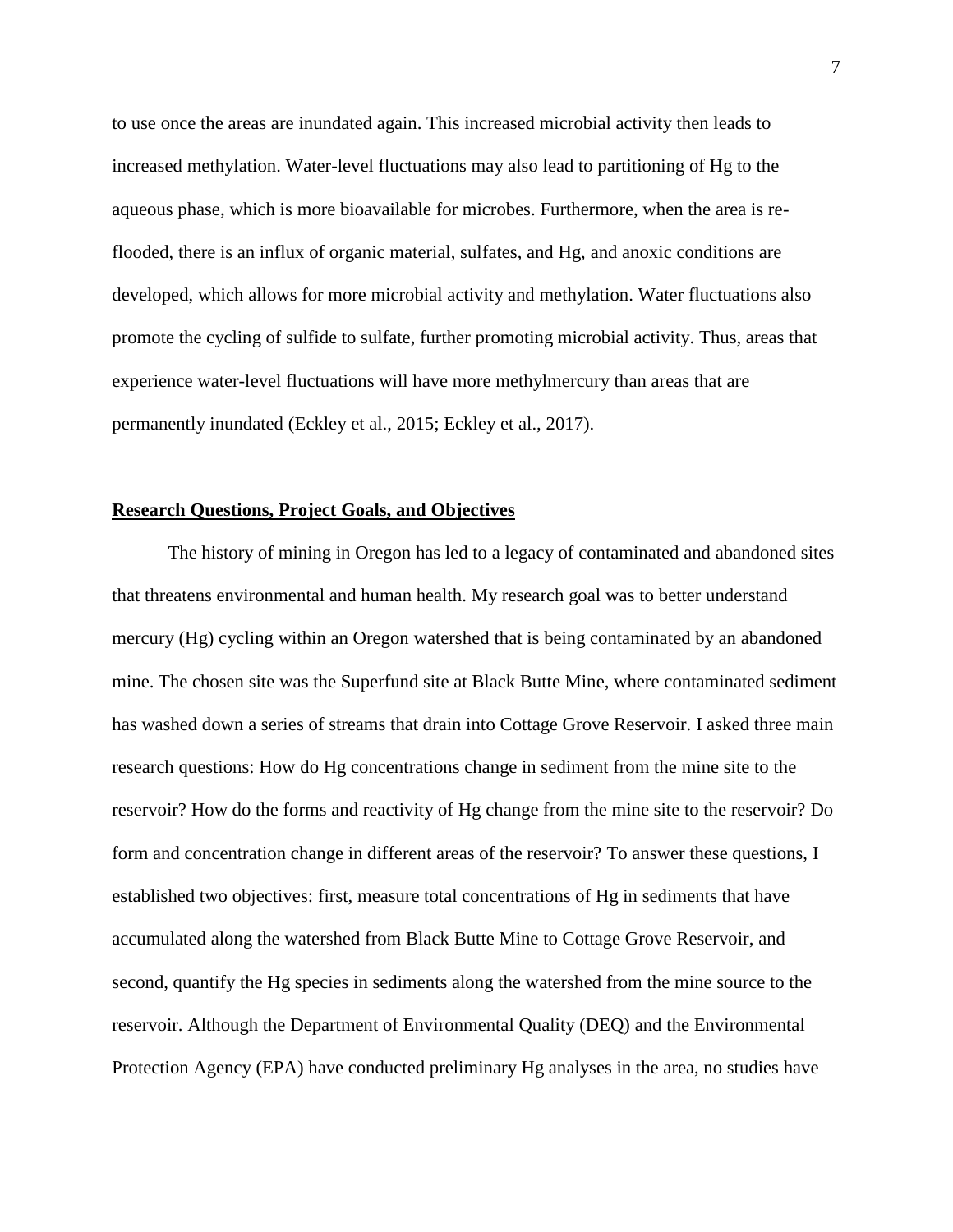looked at how the forms and concentrations of mercury change in the sediment from the mine site to the reservoir. This information, particularly the forms of mercury found, has significant implications for Hg bioaccumulation and the resulting safety of humans and species that live within the watershed.

To attempt to answer my research questions, I tested the following hypotheses concerning Hg in sediment within the watershed:

- Concentrations of mercury will be highest at the mine site, decrease in concentration along the river channels, and then increase within the reservoir as Hg is deposited and accumulates.
- Hg in sediment will become progressively more labile (i.e. reactive) from the mine site to the reservoir.
- Within the reservoir, lability and concentrations of Hg will be higher in the floodplains that experience seasonal variations than the permanently inundated areas. To test these hypotheses, I worked in partnership with members of DEQ, US EPA, and UO Earth Sciences Department.

#### **Methods**

#### **Sample Collection**

Sampling was conducted at the Black Butte Mine site, along Furnace Creek, Garoutte Creek, the Coast Fork of the Willamette River, and throughout Cottage Grove Reservoir (Figure 1). Sediment composites were collected by taking five sub-samples at each site with stainlesssteel spoons at depths of 1-10 cm. The sediment was mixed thoroughly and then split in half, with each half stored in a separate plastic vial. The first half of the sediment was used for total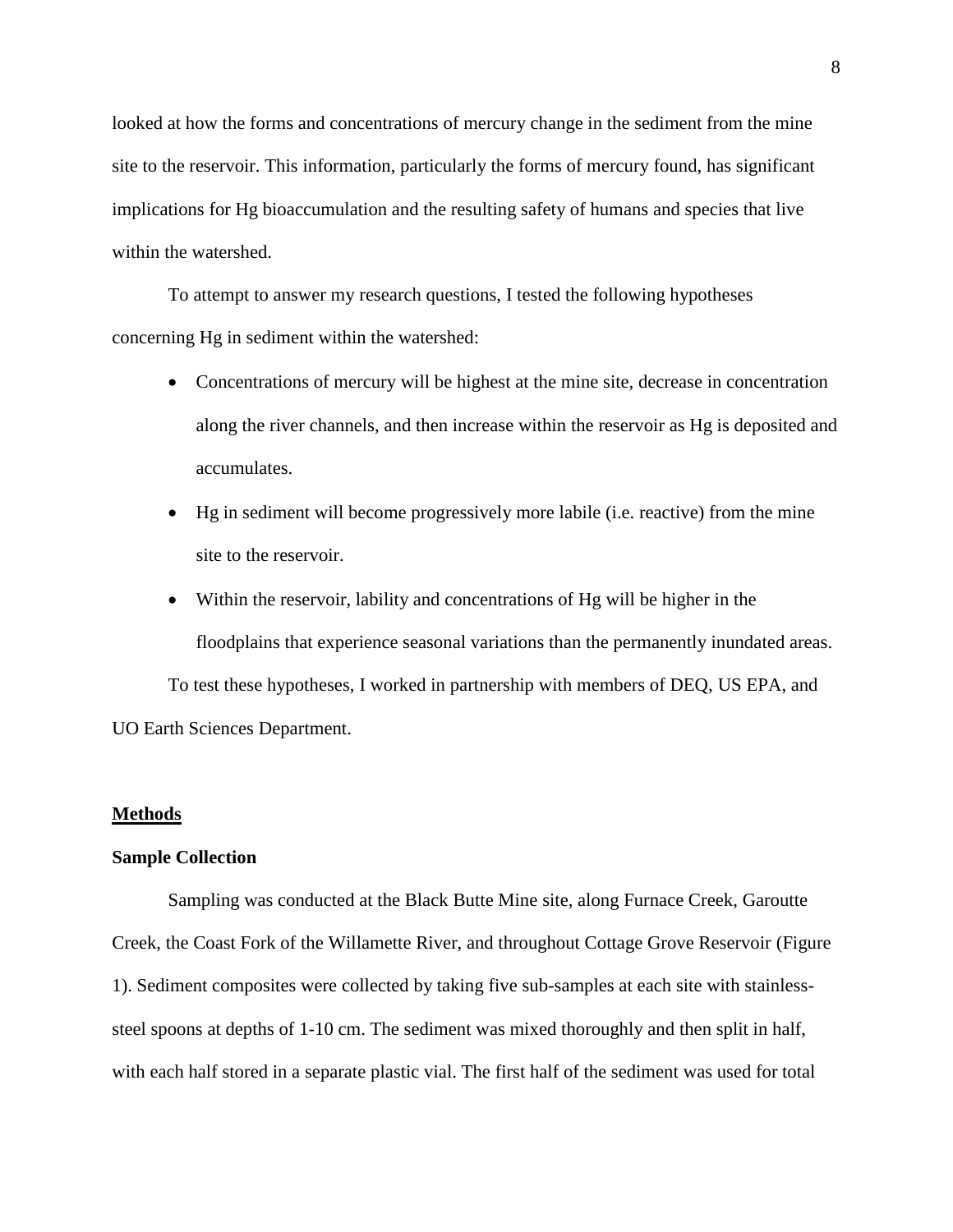Hg analysis and the second half was used for speciation analysis. There was one instance where the sediment composite was collected at two nearby sites due to lack of sediment. Roughly 50- 100g of sediment per mixed sample was collected before splitting the sample in half for each analysis. The mixed and split samples were stored in vials held in a cooler and then a refrigerator at 4ᵒC until analyzed. The samples meant for speciation analysis were moved to the freezer, once available, before analysis. This sampling method is based off of standard protocol for studies conducted by DEQ and the EPA at this site (Curtis et al., 2013; Eckley et al., 2015; Eckley et al., 2017).



*Figure 1:* Map of watershed affected by Black Butte Mine, including the mine site and Cottage Grove Reservoir (Curtis et al., 2013).

In total, 29 samples were collected. Twelve samples were collected along Furnace and Garoutte Creek, nine were collected along the Coast Fork of the Willamette, and eight were collected within the Cottage Grove Reservoir (Figure 2). Creek and river sediment samples were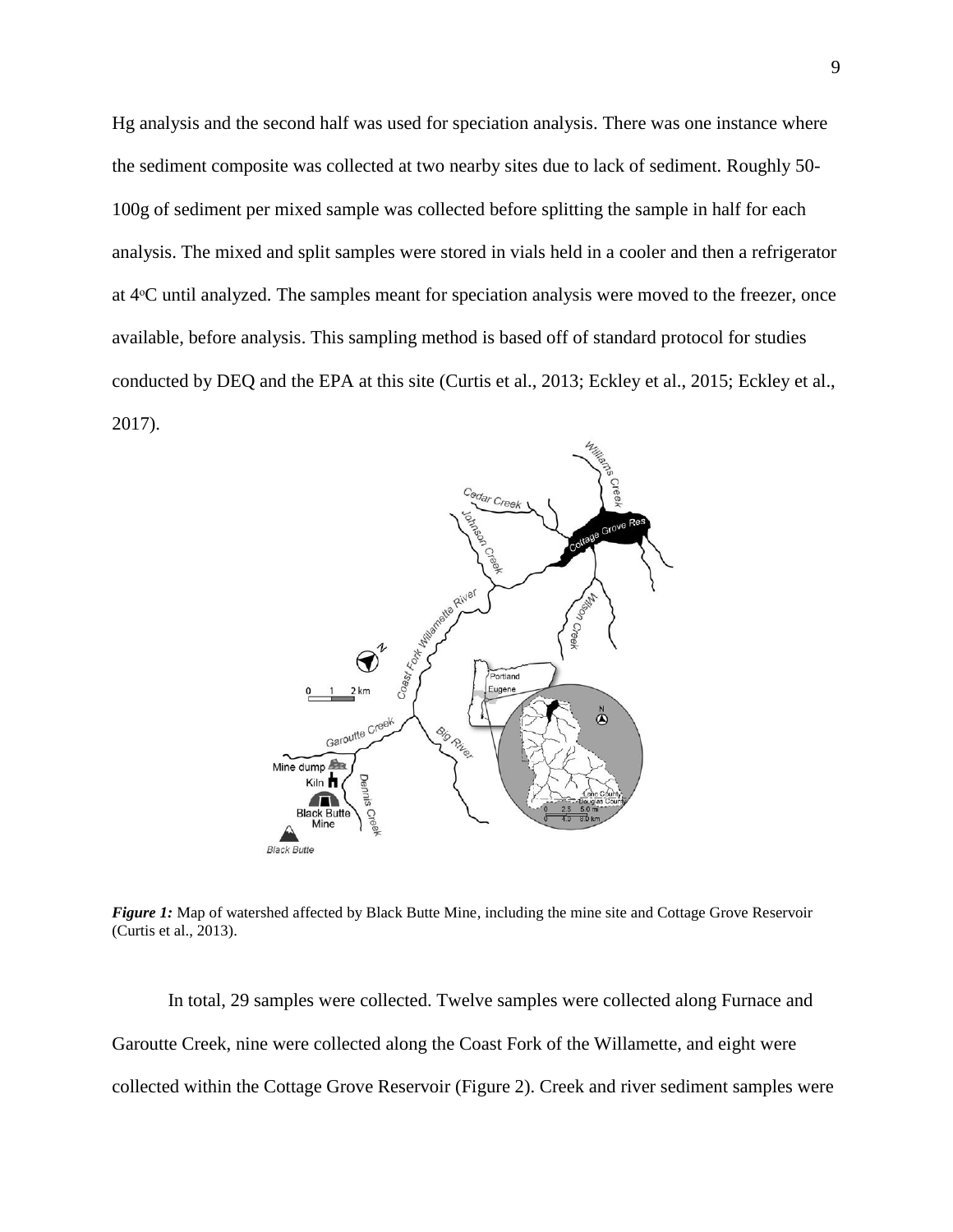collected at spots in stream bends where ample sediment had accumulated. Within the Cottage Grove Reservoir, samples were collected from areas that are seasonally flooded and always flooded. Three additional samples were collected for methylmercury analysis, with each site at a location already sampled for total mercury analysis.



*Figure 2:* Map of sampling sites. Each point represents a sampling site.

## **Analytical Approaches**

To analyze total Hg concentrations, sediment samples were decanted, then a Lumex total Hg analyzer was used to determine Hg concentrations via EPA method 7473 (US EPA, 2007). Ten samples contained mercury outside of the linear range of this method, so these samples were sent to Brooks Applied Labs for analysis. Samples were at room temperature at time of analysis.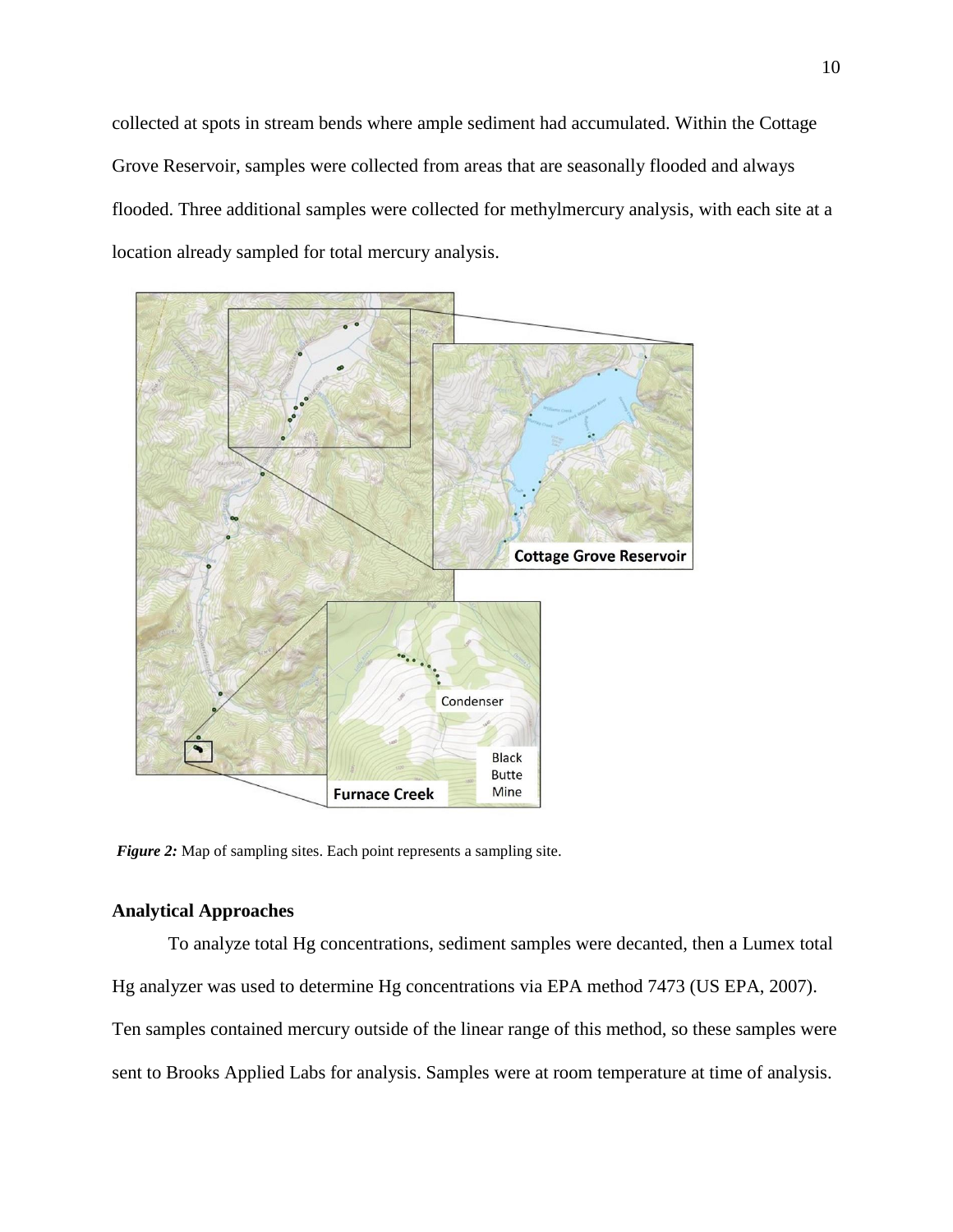Sediments were directly analyzed, and dry weight was determined in triplicate by drying ~1 g of sediment in an oven at 100℃ for 24 hours and then weighing to determine lost moisture content.

A five-step sequential extraction procedure that targets different sediment-bound Hg phases was conducted to determine Hg forms and reactivity in the sediment. Seven of the collected samples were chosen for analysis. The extractants for each step were: deionized water (F1, water-soluble), a synthetic "stomach acid" (F2, weak acid soluble), 1M potassium hydroxide solution (F3, organo-chelated), 12M nitric acid (F4, elemental Hg), and aqua regia (F5, mercuric sulfide). Each step determined how much Hg of each behavioral class was in the sediment sample. (Bloom et al., 2003; Brooks Applied Labs, 2017). To determine the total concentration of each Hg species for Table 1, which were initially reported in wet weight, total percent solids was used to convert to dry weight. For samples FC-01, FC-09, and CG-01, total percent solids were determined using the sample and then directly converted to dry weight. For all other samples, an average of calculated total percent solids was used to convert to dry weight, as the total percent solids for each of these samples were unavailable. Sequential extractions and analyses of the selected samples were performed by Brooks Applied Labs, a third-party lab in Washington state that has previously done work for the EPA at Black Butte Mine, using a modified version of EPA method 3200 (US EPA, 2014).

Methylmercury was analyzed using solvent extraction followed by back extraction into water (Bloom et al., 1997), then quantification by gas-chromatography cold vapor atomic fluorescence spectrometry using EPA method 1630 (US EPA, 2001). Soil samples (0.05 g) were leached for one hour in 5 mL of 18% (w/v) potassium bromide  $+5\%$  (v/v) H<sub>2</sub>SO<sub>4</sub>, and 1 mL of 1 M copper sulfate solution. Then 10 mL of dichloromethane  $(CH_2Cl_2)$  was added, and samples were shaken for one hour, then centrifuged (4000 RPM, 30 min), and phases separated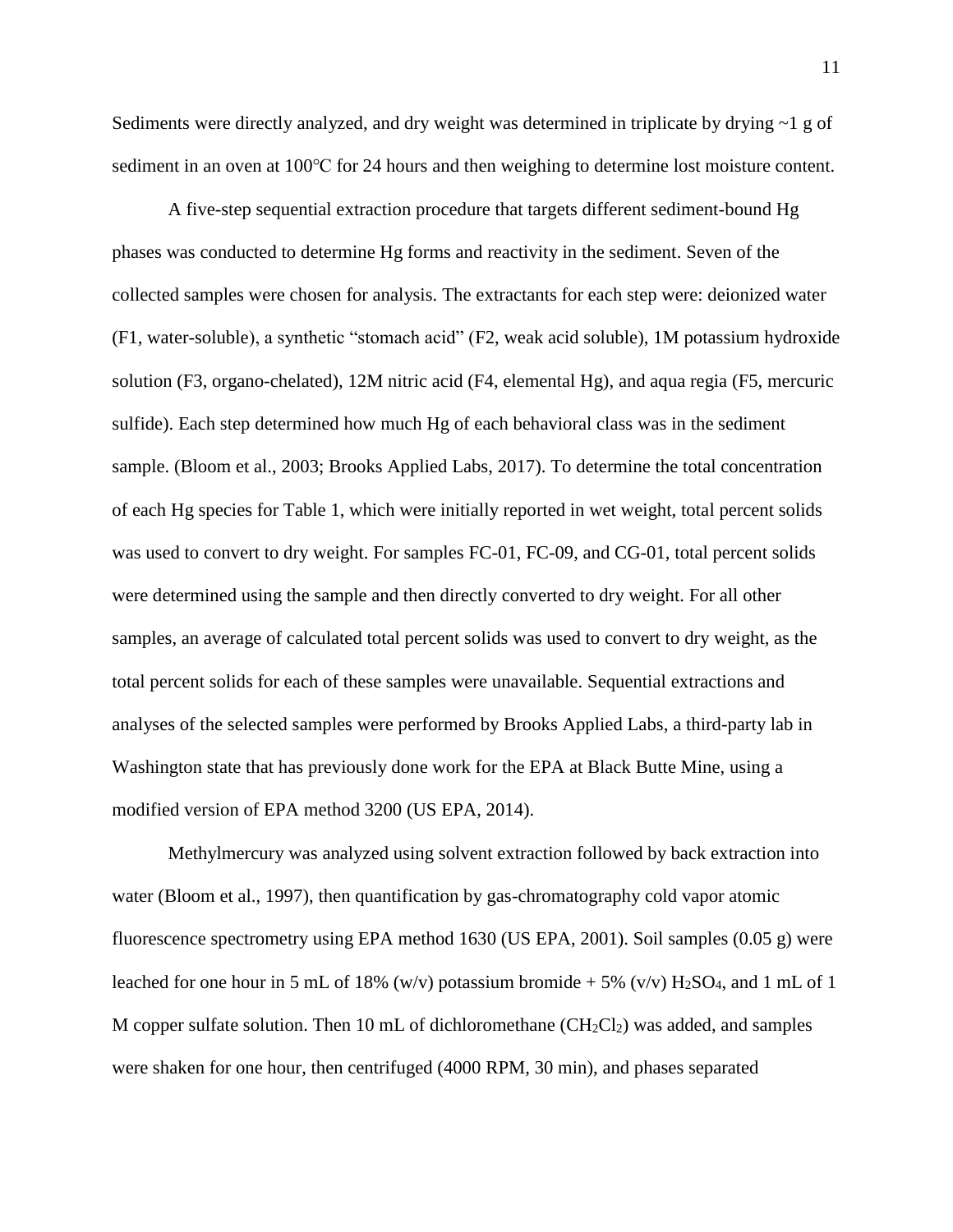(Whatman 1-PS). The CH<sub>2</sub>Cl<sub>2</sub> layer was evaporated by heating vials in a water bath (60-70°C, 1.5 hours), and the final volume was raised to 40 mL using Milli-Q  $H<sub>2</sub>O$ . Following solvent extraction and back extraction into water, MeHg was quantified using gas chromatography (GC)- CVAFS, including ethylation with sodium tetraethylborate, following U.S. EPA Method 1630 (Model-III Detector, Brooks Rand Instruments, Seattle, WA).

#### **Results**

#### **Total Concentration of Mercury**

Watershed sediment Hg concentrations with distance from the mine site are shown in Figure 3. Lines separate the boundaries between creeks, streams, and the reservoir. Starting at the mine site, concentrations of mercury were very high, compared to the rest of the sediment samples. After the first boundary was passed, from Furnace Creek to Garoutte Creek, there was a steep drop-off in sediment Hg concentrations. Concentrations remained relatively steady until Cottage Grove Reservoir, where they began to decrease again. Samples collected at Furnace Creek were clustered but were much higher in concentration than all other samples collected. Between Furnace Creek and the reservoir, Hg sediment concentrations varied, with no obvious trend. At the reservoir, sample concentration decreased with a steady downward trend.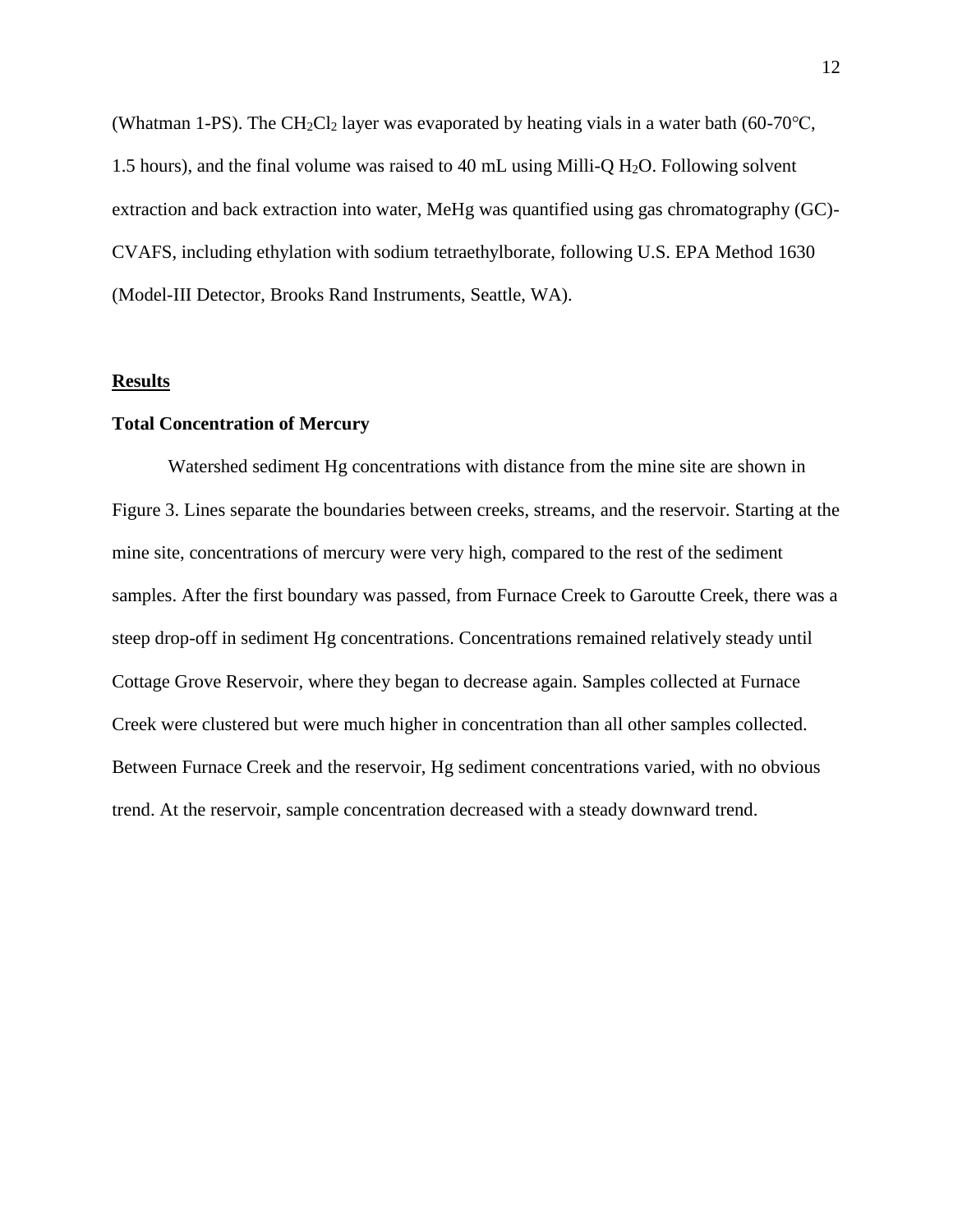

*Figure 3:* Concentration of mercury in sediment from the Black Butte Mine site (condenser, 0 m), through the watershed, to Cottage Grove Reservoir (> 15,000 m). Error bars represent standard deviation of triplicate measurements. Blue line represents boundary between Furnace and Garoutte Creek. Green line represents boundary between Garoutte Creek and the Coast Fork Willamette. Purple line represents boundary between the Coast Fork Willamette and Cottage Grove Reservoir.

Box and whisker plots, comparing the average Hg concentration in sediment found in three main water bodies, are shown in Figure 4. Sediment from Garoutte Creek has been grouped with sediment from the Coast Fork Willamette. The overall trend was a decrease in average mercury concentration as sediments from the water bodies were farther from the pollution source. Concentrations of mercury were significantly higher in Furnace Creek (mean= 176.53 ppm) than all other streams (mean= 0.72 ppm) and Cottage Grove Reservoir (mean=0.48 ppm)  $(p = 0.000173)$ ; significance was calculated with one-way ANOVA. Although Hg concentrations of sediment from the Coast Fork Willamette were generally higher than those from Cottage Grove Reservoir, differences between the sample groups were not significant.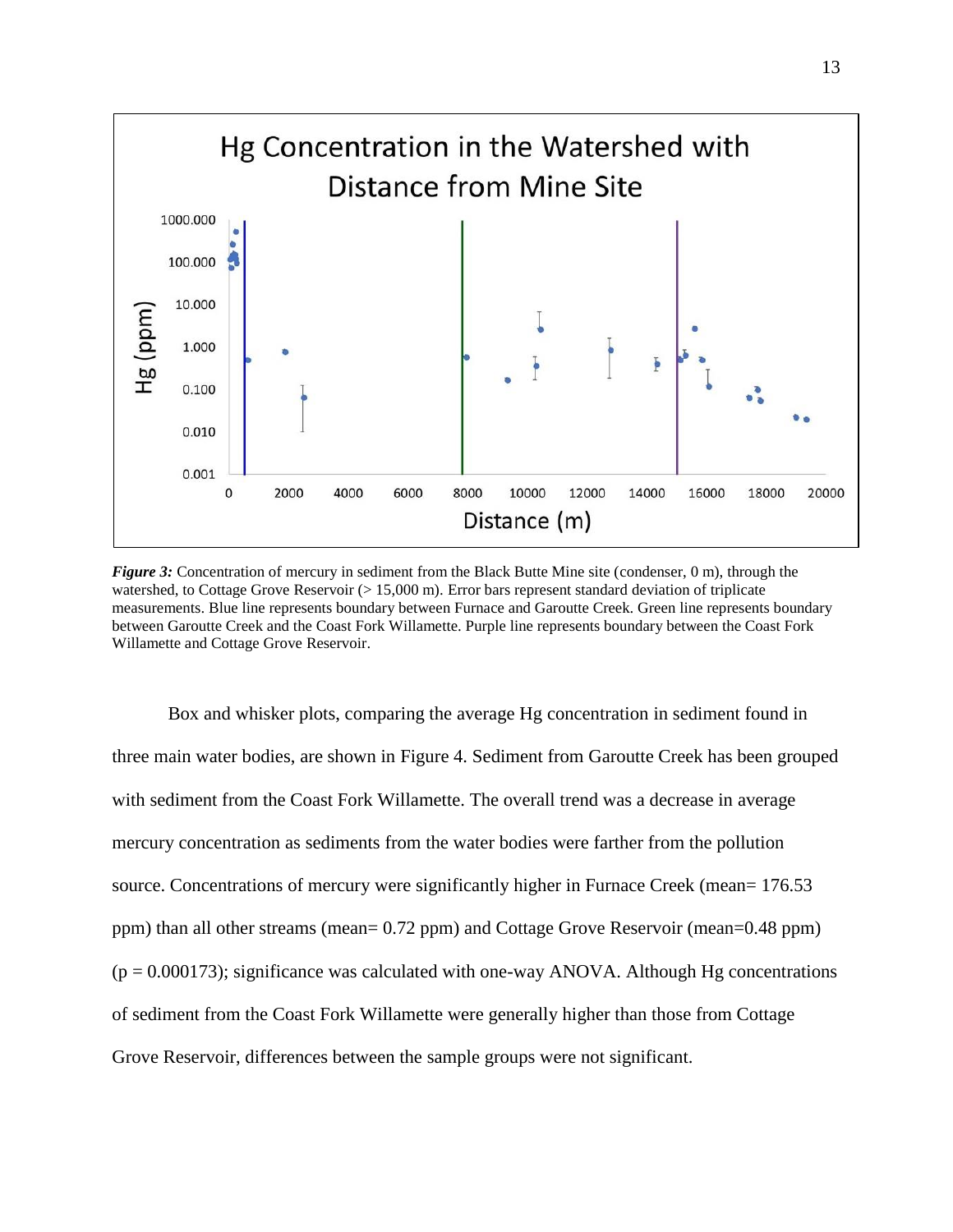

*Figure 4:* Average Hg concentrations of sediments among the three major water bodies sampled, each a major section of the watershed. Furnace Creek  $(n=10)$  is the small stream that runs through the mine site, Coast Fork Willamette  $(n=11)$  is the river that connects Furnace Creek to the reservoir, and Cottage Grove Reservoir  $(n=8)$  is the reservoir impacted by the mercury pollution coming from the mine site.

#### **Mercury Speciation**

The Hg species concentrations for each sediment sample are shown in Table 1. Because some mercury may be lost during the sequential extraction process, the five-step sequential extraction method is better used to show the percent of total mercury for each behavioral class; however, the species concentration table is included here to emphasize that each sample had varying degrees of total mercury. The raw data of mercury fraction percentages for each behavioral class can be seen in Table 2. For more details on the specific Hg species for each class, see Figure 5. For a graphical representation of Table 2, see Figure 6.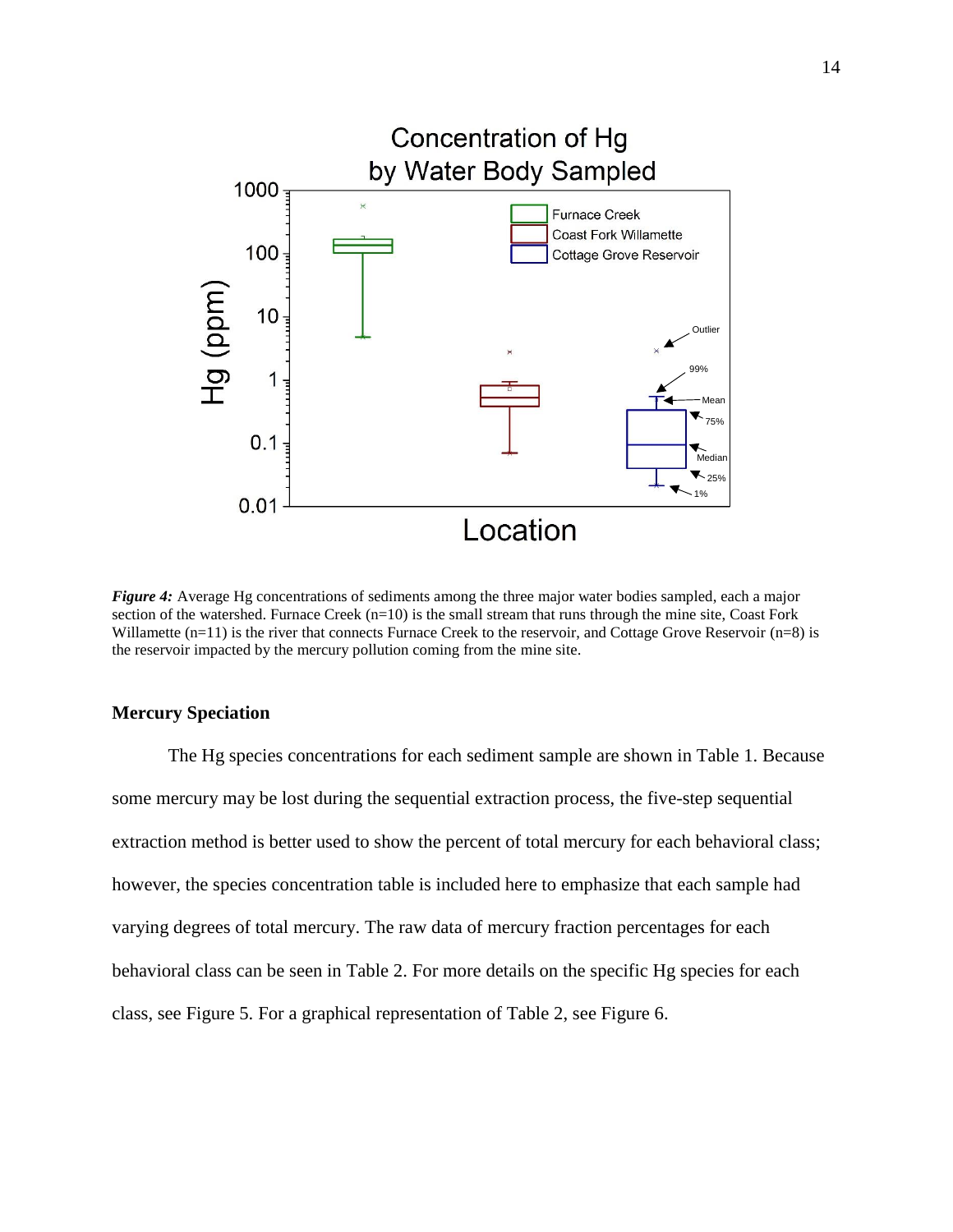**Table 1:** Data of total mercury for each behavioral class (F1-F5) by sample. F1 is the most labile, each class after is progressively less labile, and F5 is the least labile. Samples are ordered from closest to the mine site to farthest from the mine site. See details of each behavioral class below (Figure 5).

| $\sim$ -0 $\sim$ - $\sim$ ) $\sim$ |         |         |                |                |                |       |                                |                 |
|------------------------------------|---------|---------|----------------|----------------|----------------|-------|--------------------------------|-----------------|
| Sample                             | F1      | F2      | F <sub>3</sub> | F <sub>4</sub> | F <sub>5</sub> | Sum   | Position in Watershed          | Distance from   |
| ID                                 |         |         |                |                |                |       |                                | Mine Site $(m)$ |
| $FC-00$                            | 0.038   | 0.0031  | 3.2            | 0.53           | 0.079          | 3.8   | <b>Furnace Creek</b>           |                 |
| $FC-01$                            | 1.1     | 12      | 3.8            | 40             | 39             | 95    | <b>Furnace Creek</b>           | 0               |
| $FC-09$                            | 0.43    | 3.9     | 4.2            | 76             | 27             | 111   | <b>Furnace Creek</b>           | 219.3           |
| $GC-02$                            | 0.0077  | 0.0012  | 0.44           | 0.18           | 0.061          | 0.69  | <b>Garoutte Creek</b>          | 1854.3          |
| $W-02$                             | 0.0012  | 0.00069 | 0.15           | 0.047          | 0.21           | 0.40  | <b>Coast Fork Willamette</b>   | 9302.3          |
| $CG-01$                            | 0.014   | 0.0011  | 1.9            | 0.23           | 0.65           | 2.8   | <b>Cottage Grove Reservoir</b> | 15570.3         |
| $CG-06$                            | 0.00037 | 0.00029 | 0.063          | 0.0056         | 0.00079        | 0.070 | <b>Cottage Grove Reservoir</b> | 17395.3         |

**Table 2:** Mercury fraction percentages for each behavioral class (F1-F5). F1 is the most labile, each class after is progressively less labile, and F5 is the least labile. Samples are ordered from closest to the mine site to farthest from the mine site. See details of each behavioral class below (Figure 5).

| Sample  | F1       | $\sim$ $\sim$<br>F2 | F <sub>3</sub> | F <sub>4</sub> | F <sub>5</sub> |
|---------|----------|---------------------|----------------|----------------|----------------|
|         | % of sum | % of sum            | % of sum       | % of sum       | % of sum       |
| $FC-00$ | 1.0%     | 0.1%                | 83.0%          | 13.9%          | 2.1%           |
| $FC-01$ | 1.1%     | 12.1%               | 4.0%           | 42.3%          | 40.5%          |
| FC-09   | 0.4%     | 3.5%                | 3.8%           | 68.2%          | 24.1%          |
| $GC-02$ | 1.1%     | 0.2%                | 64.1%          | 25.8%          | 8.8%           |
| $W-02$  | 0.3%     | 0.2%                | 36.5%          | 11.7%          | 51.3%          |
| $CG-01$ | 0.5%     | 0.0%                | 67.9%          | 8.1%           | 23.4%          |
| $CG-06$ | 0.5%     | 0.4%                | 89.9%          | 8.0%           | 1.1%           |

|                | <b>Mercury Classification</b>                | <b>Primary Compounds Extracted</b>                                            |
|----------------|----------------------------------------------|-------------------------------------------------------------------------------|
| ш              | Water-soluble, i.e. salts                    | HgCl <sub>2</sub>                                                             |
| F <sub>2</sub> | Weak acid-soluble/<br>"stomach acid" soluble | HgSO<br>HgO                                                                   |
| E3             | Organo-complexed                             | <b>Hg-humics</b><br>$Hg_{2}Cl_{2}$<br>CH <sub>3</sub> Hg (MeHg)               |
| F4             | Strongly-complexed                           | mineral lattice bound<br>$Hg_{2}Cl_{2}$<br>Hg <sup>o</sup> (liquid elemental) |
| 53             | Mineral-bound                                | HgS (cinnabar)<br>m-HgS (meta-cinnabar)<br>HgSe (amalgam)<br>HgAu (amalgam)   |

*Figure 5:* Detailed description of the forms of mercury found in each behavioral class (F1-F5) (Brooks Applied Labs).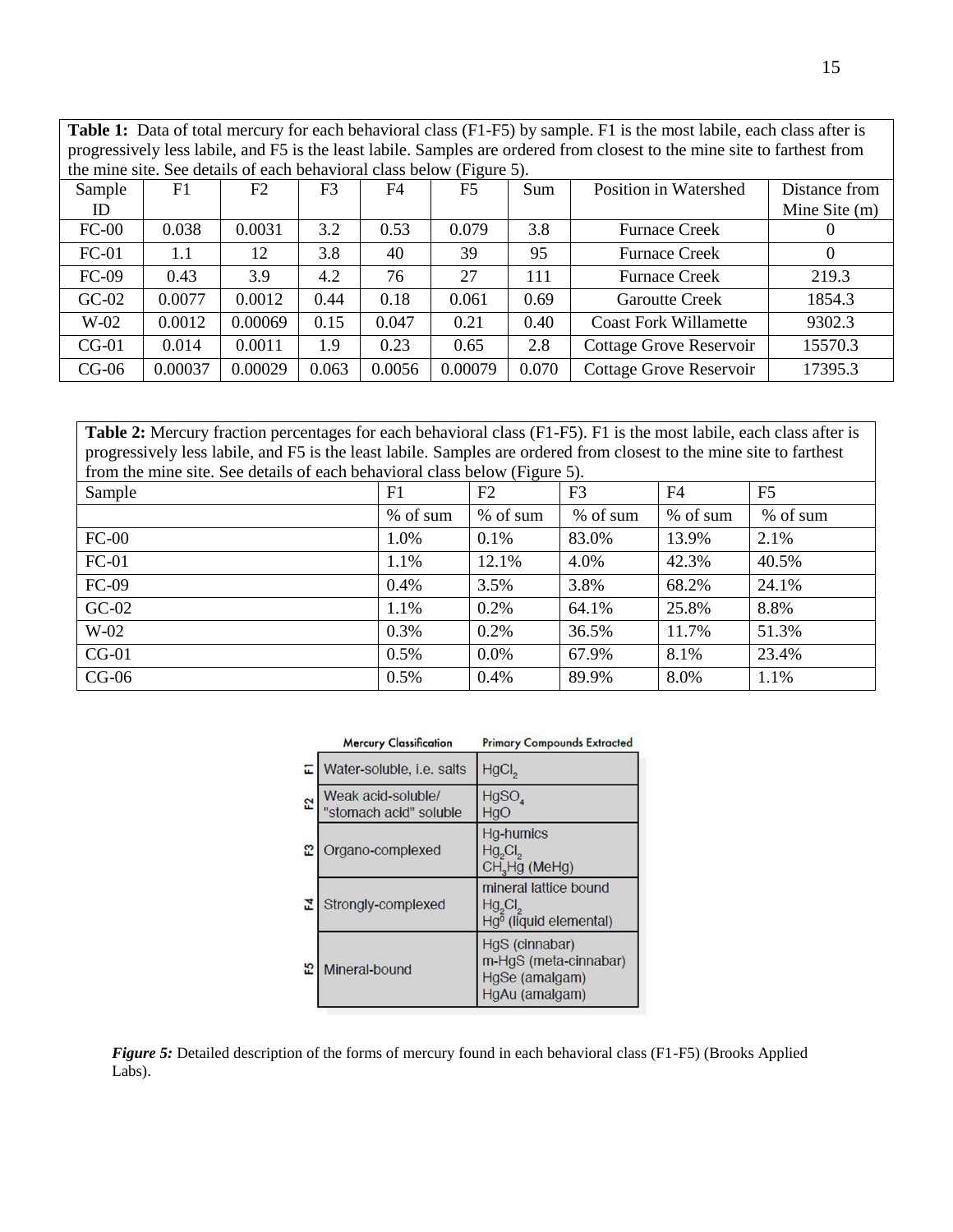

# **Species of Hg by Sample Location**

*Figure 6***:** Mercury fraction percentages for each behavioral class (F1-F5) by sample location. Samples are ordered from closest to the mine site (top) to farthest from the mine site (bottom).

More labile organic Hg species, F3, took up the greatest percentage of Hg in sediments above the condenser (FC-00). The least labile inorganic Hg species, F4 and F5, which are indicative of raw mine tailings, took up a greater percentage of the total mercury at Furnace Creek. More labile species, F3, took up the greatest percentage in Garoutte Creek. The least labile species, F4 and F5, took up a greater percentage of the total mercury at the Coast Fork Willamette. More labile species, F3, took up the greatest percentage in Cottage Grove Reservoir. For all samples, there was very little species from class F1 and F2, the most labile inorganic species. These took up the greatest percentage in sample FC-01, from Furnace Creek, but overall still took up a comparatively small percentage of the total mercury.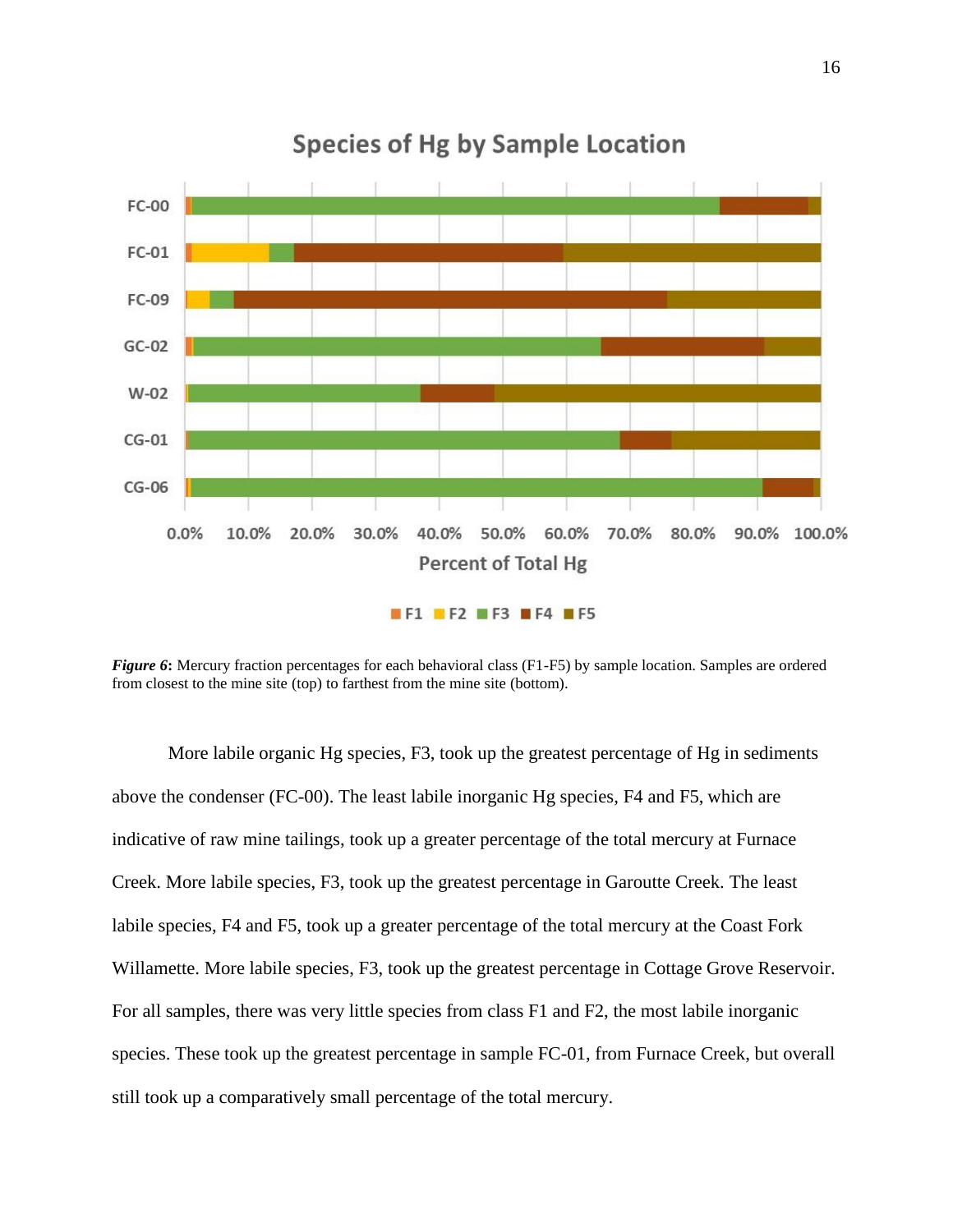

Hg Species in the Watershed with Distance from Mine Site

*Figure 7:* Mercury fraction percentages for each behavioral class (F1-F5) from the Black Butte Mine site (condenser, 0 m), through the watershed, to Cottage Grove Reservoir (> 15,000 m).

Mercury fraction percentages for each behavioral class as they change throughout the watershed can be seen in Figure 7. In general, behavioral classes F4 and F5 went down with distance from the mine site and F3 went up with distance from the mine site. Class F5 and F4 started at 40.5% and 42.3% at Furnace Creek and decreased to 1.1% and 8.0% at Cottage Grove Reservoir, respectively, whereas class F3 started at 4.0% at Furnace Creek and increased to 89.9% at Cottage Grove Reservoir. Behavioral class F1 remained low throughout the watershed (mean= 0.7%). F2 was slightly elevated at the mine site, but quickly reduced to almost nothing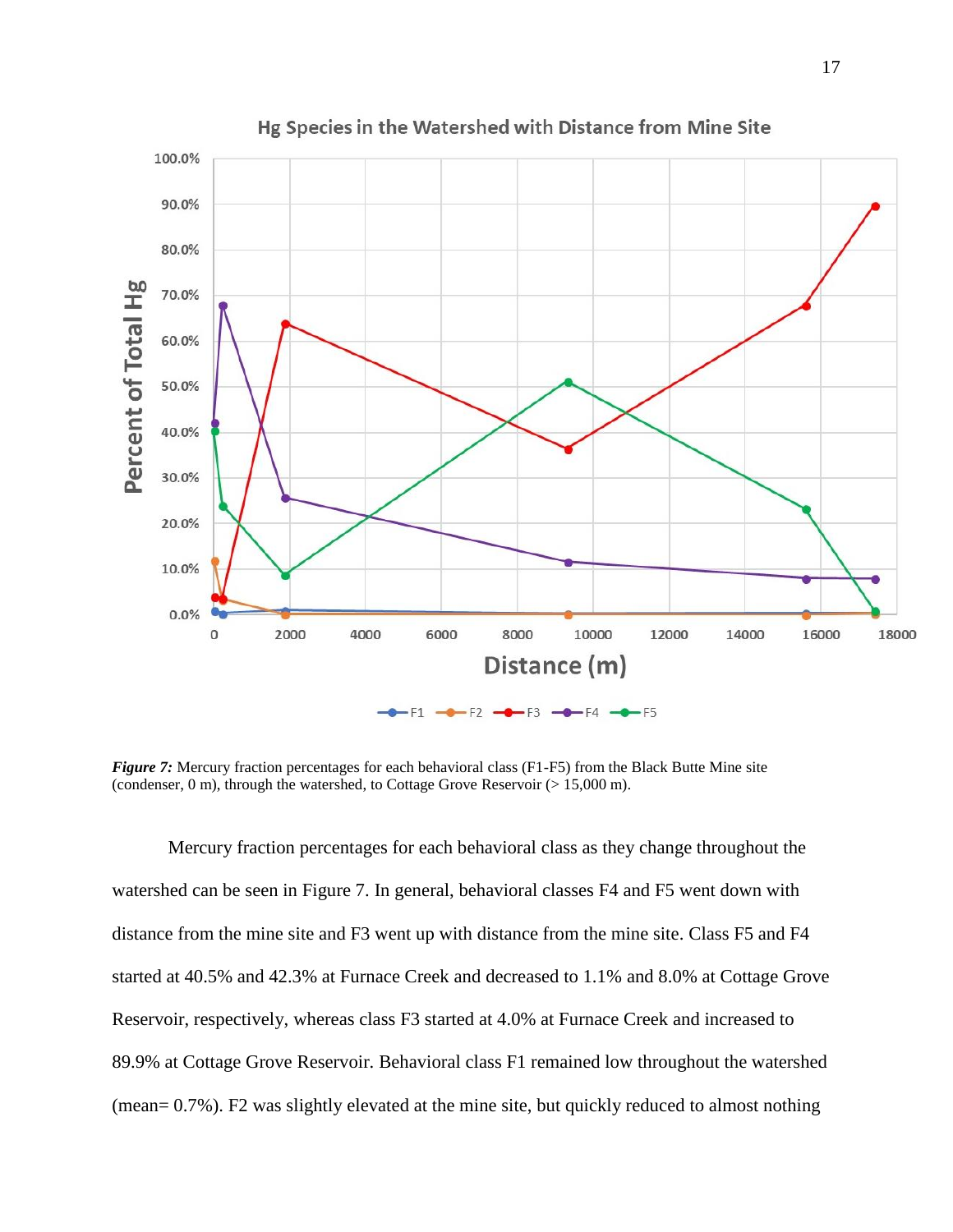throughout the rest of the watershed. Overall, F2 remained comparatively low throughout the watershed (mean= 2.4%). F3 started off low, increased greatly, decreased, and then greatly increased again. The point of major increase was in Garoutte Creek. However, the overall trend as it moved throughout the watershed was increasing as it progressed from the mine site to the reservoir. F4 had a spike at the lower Furnace Creek sample, but otherwise decreased as it moved from the mine site to the reservoir. F5 decreased at first, saw a spike at the Coast Fork Willamette, and then decreased again, reaching its lowest point at the second site in Cottage Grove Reservoir.

#### **Methylmercury**

Methylmercury sediment concentration and MeHg percent of total Hg sediment concentration by location are shown in Figure 8. Percent MeHg, shown in green, was highest above the condenser, slightly lower in Cottage Grove Reservoir, and lowest below the condenser. Percent MeHg below the condenser (0.011%) was considerably lower than the two other sites  $(0.11\%, 0.083\%)$ . MeHg concentration, shown in red, was lowest in the reservoir  $(1.6 \times 10^{-5})$ ppm). Sites above and below the condenser had similar MeHg concentrations  $(1.7 \times 10^{-3}$  ppm,  $2.3 \times 10^{-3}$  ppm, respectively).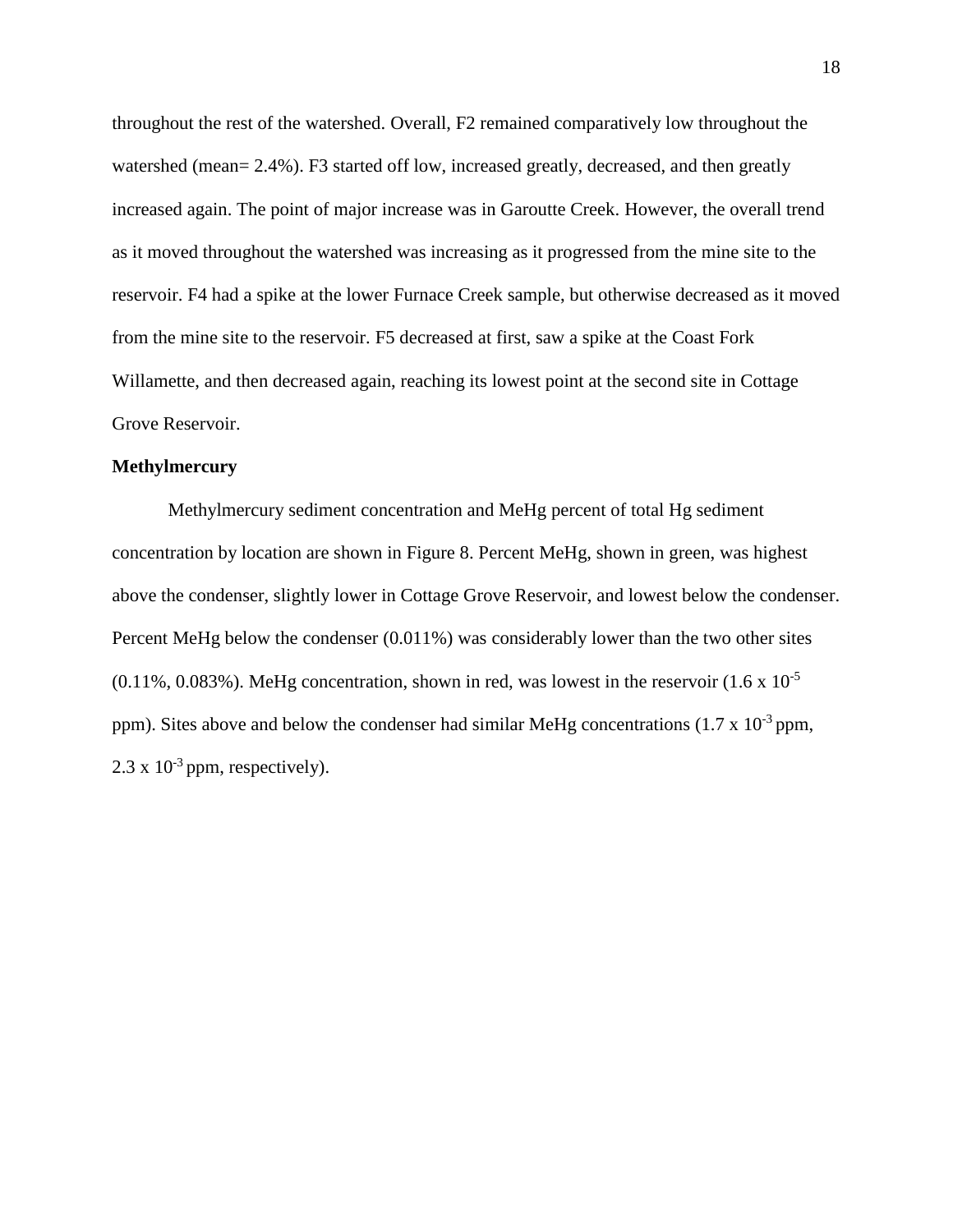

*Figure 8:* Methylation of mercury at three sites by percent of total mercury in the sediments (green bars) and absolute methylmercury concentration of sediments (red bars). MeHg is methylmercury and THg is total mercury. Error bars represent standard deviation of results from triplicate measurements.

## **Discussion**

## **Total Concentration of Mercury**

As predicted, sediments from Furnace Creek have the highest total concentrations of mercury (mean= 176.53 ppm). Previous studies conducted by the DEQ found lower ranges of total concentration at Furnace Creek (70.2-173 ppm). Mercury concentrations of sediments from Garoutte Creek (mean= 0.47 ppm) were in the lower end of the range found in previous studies, but past studies had a very large range of Hg concentrations (0.34-159 ppm) (Thoms, 2008). Mercury concentrations of sediments from the Coast Fork Willamette were slightly higher than a sample taken during a previous study (mean= 0.82 ppm, compared to 0.30 ppm), and now that concentrations throughout the Coast Fork Willamette have been quantified, future studies can use this mean as a comparison rather than the single sample value. Mercury concentrations of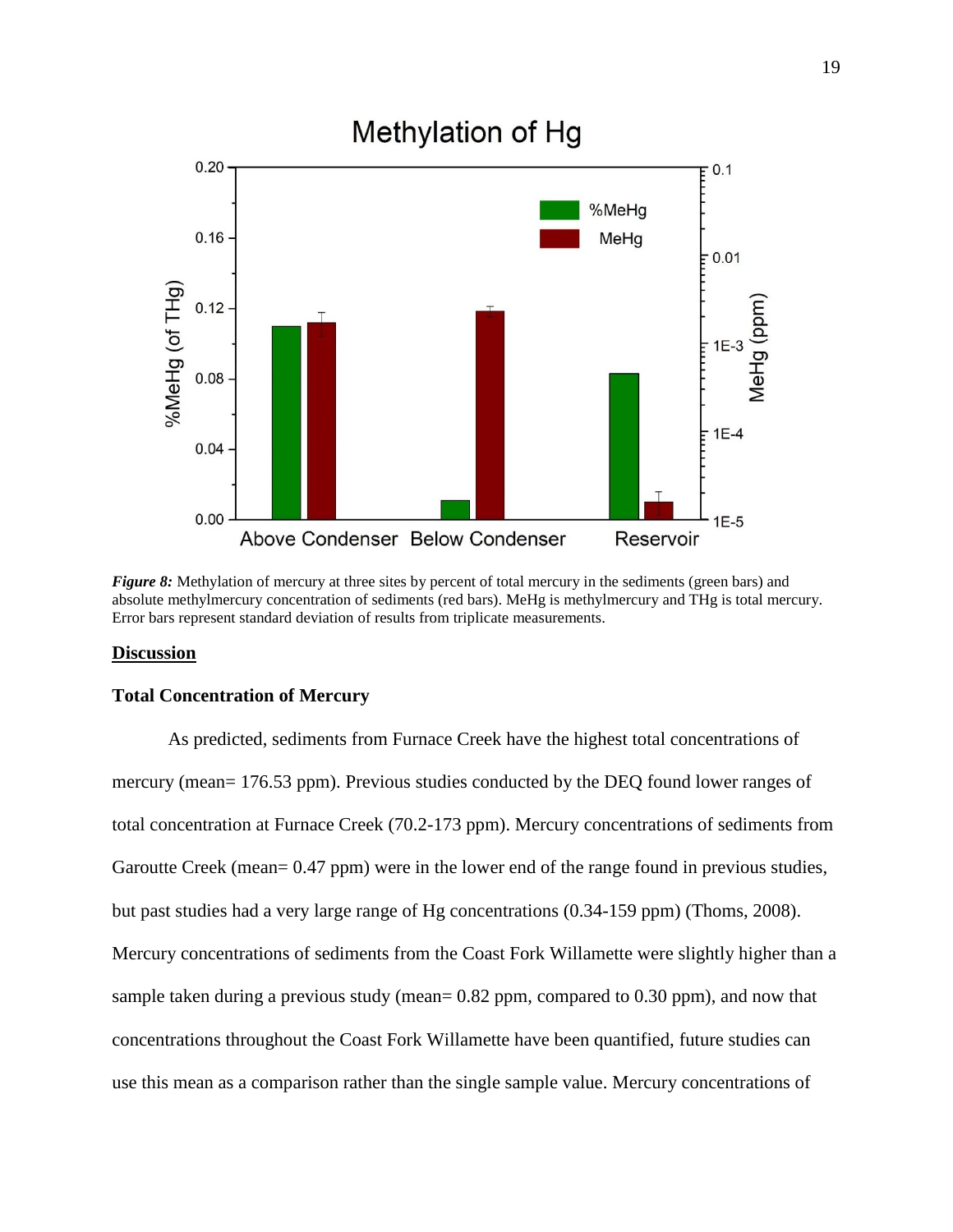sediments from Cottage Grove Reservoir (mean= 0.48 ppm) were slightly lower than expected compared to previous studies conducted at this site (0.68-3.6 ppm) (Thoms, 2008; US EPA, 2012).

Typical background levels of total mercury in this region are 8 ppm (US EPA, 2012), thus the only samples exceeding expected background levels were collected along Furnace Creek. This background level was established by analyzing native soil at the tops of ridges that surround and face Black Butte Mine. In a review of the literature, background levels of the most common form of mercury (HgII) were found to be 0.05-0.5 ppm (Liu et al., 2012), so the mean concentration of samples taken from Furnace Creek and the Coast Fork Willamette were above this background level (FC=  $176.53$  ppm, W=0.82 ppm). Because we looked at total, and this background range focused on HgII, this only gives us an estimate that total mercury is higher in these parts of the watershed. Overall, Furnace Creek contained sediments with total mercury above typical regional background levels, but the rest of the watershed did not.

Once the sediment exits Furnace Creek, mercury concentration remains about the same until it reaches Cottage Grove Reservoir, where it begins decreasing, similar to the trend we had hypothesized. However, Hg in sediment is not accumulating at the reservoir like we expected. After leaving Furnace Creek, contaminated sediment might be diluted with other sediment, leading to low mercury concentrations further down the watershed until it reaches the reservoir. This may explain the steep drop-off in total concentration once the sediment exits Furnace Creek. Furthermore, sediments are diluted once again as they reach the reservoir and move even father from the source. This would explain the downward trend in total concentration throughout the reservoir. When comparing the Cottage Grove Reservoir samples of permanently inundated areas ( $n= 5$ ) to those from seasonally inundated areas ( $n= 4$ ), we found no significant differences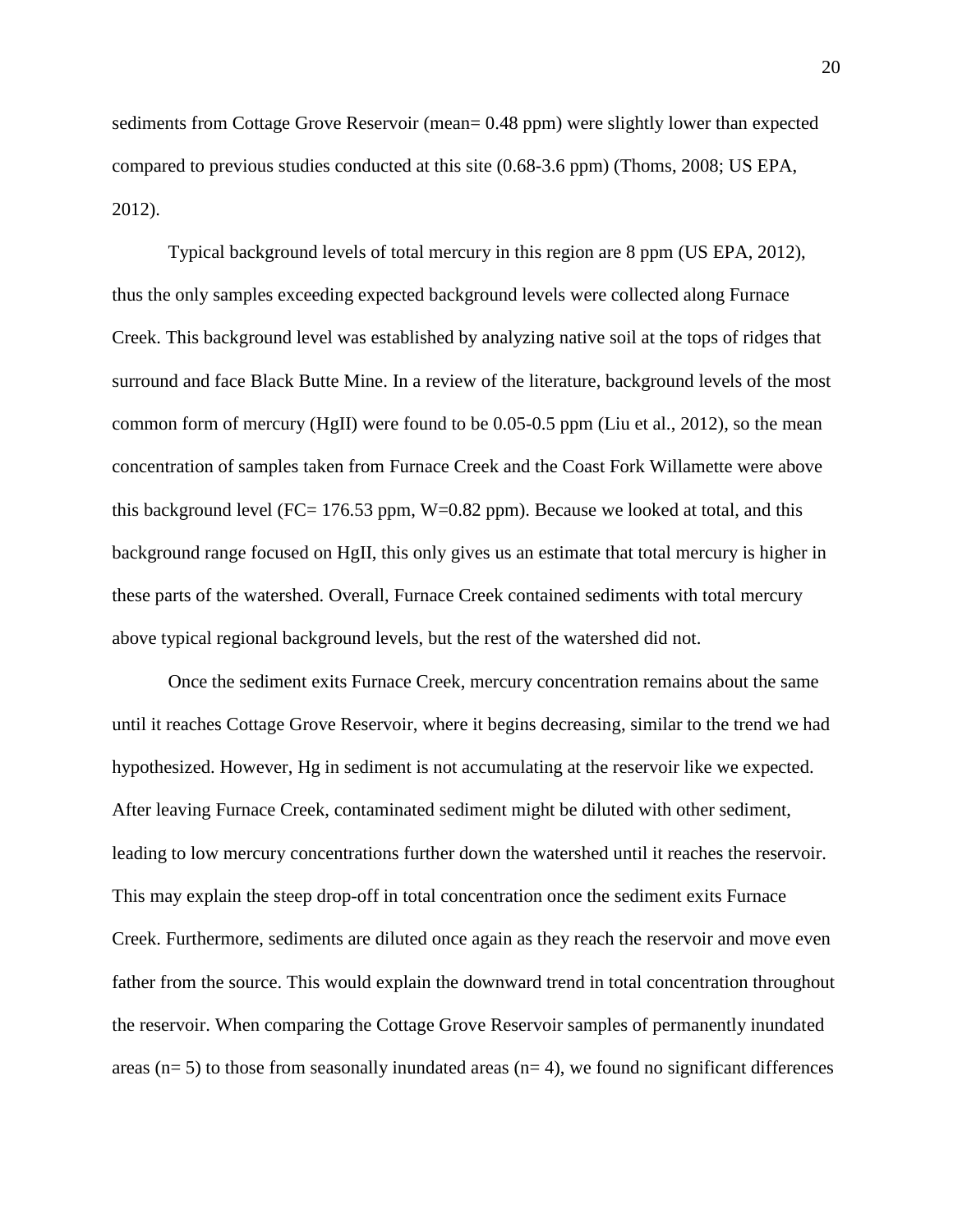between the two groups. Previous studies found that methylmercury concentrations varied between these two groups (Eckley et al., 2015; Eckley et al., 2017), but this does not appear to be the case for total mercury concentrations.

#### **Mercury Speciation**

Because speciation of mercury throughout the watershed has not been looked at in previous studies, there are no studies to compare our results to. However, in a previous study at another site, it was found that distribution from the source alone was not found to affect mercury speciation (Kim et al., 2004). This does not seem to be the case for our site. While there is some variability, discussed in the results, overall, we did see trends in the behavioral species classes F3, F4, and F5. Classes F1 and F2 were low in sediments throughout the watershed, so trends could not be determined. While more investigation is needed, our results suggest that there are qualitative trends in the different Hg behavioral classes.

The overall percentage trends of classes F3, F4, and F5 did match what we had hypothesized. As we expected, the more labile species class F3 started low below the condenser (FC-01) and increased throughout the watershed, its greatest point at Cottage Grove Reservoir. F3 had a higher percentage than expected in Garoutte Creek, indicating that methylation may be occurring at this site. Otherwise, the trend followed what we expected. Another unexpected result with F3 was above the condenser (FC-00). There was a very large percentage of F3, which includes methylmercury, above the condenser, indicating methylation is occurring here too. This is further supported by our methylmercury data. Conditions above the condenser must be promoting methylation, changing less labile inorganic species into organic ones. As expected, F4 started highest in Furnace Creek and decreased throughout the watershed, reaching its lowest point at the reservoir. Class F5 overall followed the trend we expected, decreasing throughout the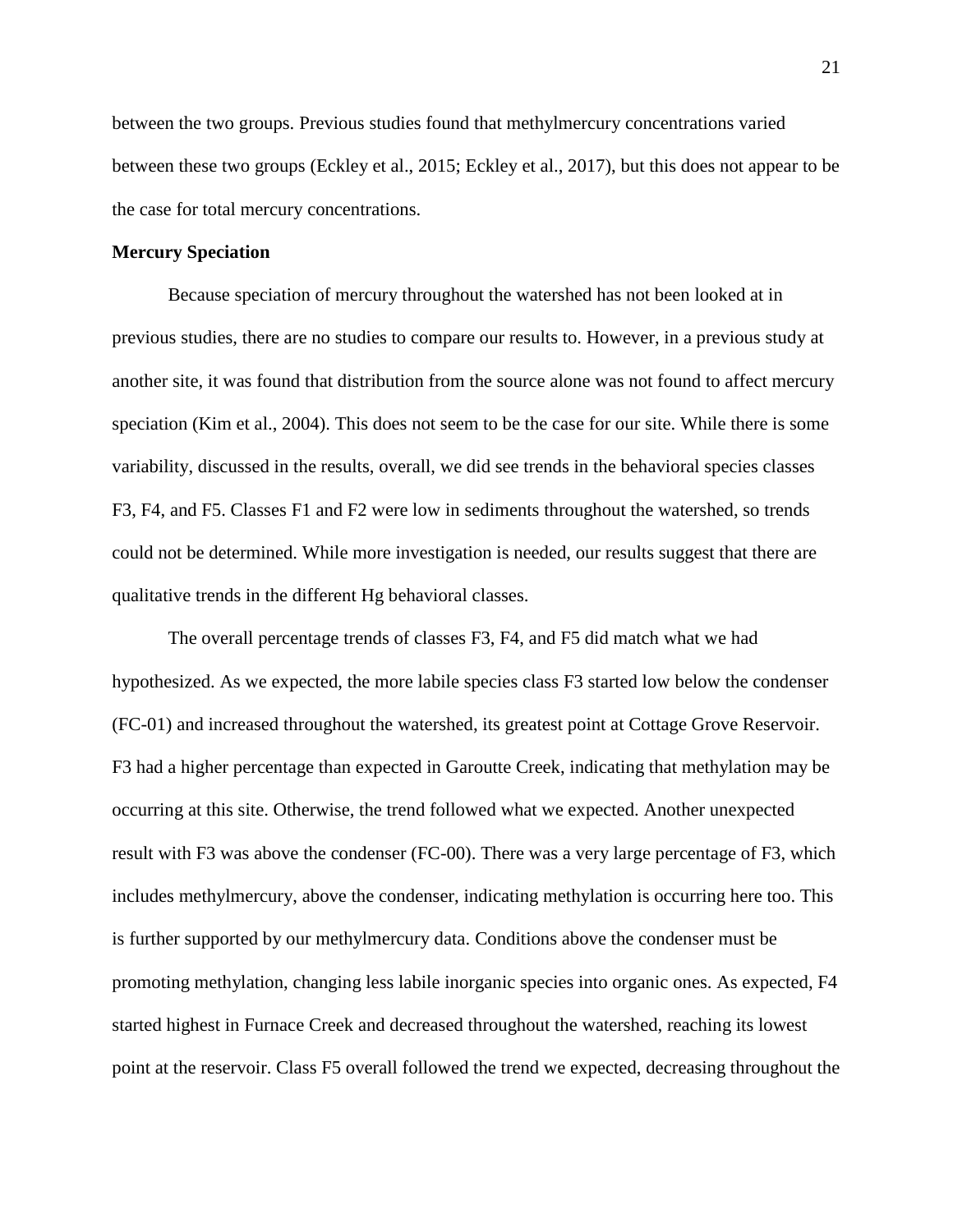watershed, but it did increase unexpectedly in the Coast Fork Willamette before continuing to decrease. Because mercury cycling is still not well understood, it is unclear as to why this is the case. One potential explanation is that conditions in the Coast Fork Willamette caused species from class F4 to transform back to F5, creating the F5 class spike. But considering both F4 and F5 together as one group, as they are both the classes expected close to the mine site, the trend was what we expected.

The Cottage Grove Reservoir sample from the permanently inundated area (CG-01) had a greater percentage of F5 species than the sample from the seasonally inundated area (CG-06). Both samples had about an equal percentage of F4, F1, and F2. The seasonally inundated sample had a higher percentage of F3 than the permanently inundated sample. Thus, these two samples matched our predictions that the seasonally inundated sample would have a greater amount of labile species. While the sample size is small, this does suggest that Hg speciation beyond only methylmercury is affected by water-level fluctuations, and so this should be investigated further in future studies.

#### **Methylmercury**

Total methylmercury at Cottage Grove Reservoir  $(1.58 \times 10^{-5} \text{ ppm})$  was much lower than what was previously found during another study at this site  $(2.20 \times 10^{-3} - 2.60 \times 10^{-3} )$  ppm (Eckley et al., 2015). It was also much lower than a national scale lake survey, which found a mean of  $1.87 \times 10^{-3}$  ppm MeHg (Krabbenhoft et al., 1999). Total methylmercury below the condenser (2.3 x  $10^{-3}$  ppm), which is along Furnace Creek, was much lower than a sample collected in a previous study of this site (0.0127 ppm). Both this study and the previous study found elevated MeHg concentrations above and below the condenser, exceeding DEQ soil screening levels for plants, though our concentrations were lower (US EPA, 2012). Percent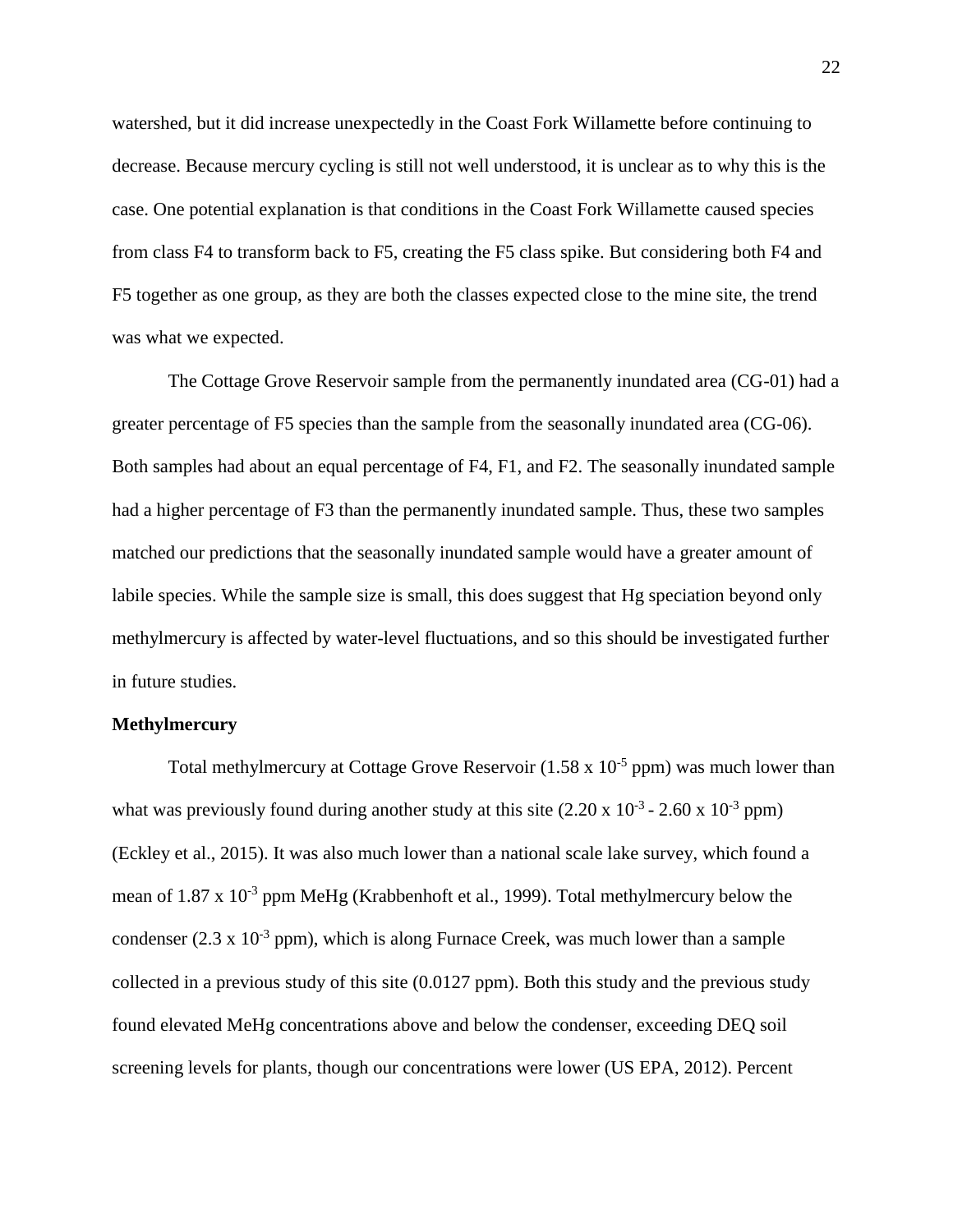methylmercury (%MeHg) at Cottage Grove Reservoir was slightly lower than results from a previous study at this site (.08%, our study, compared to 0.1%) (US EPA, 2012). There are no previous studies to compare %MeHg above or below the condenser, but above the condenser (0.11%) was within the generally expected range (0.1-10%) (Liu et al., 2012), while below the condenser (0.01%) was not.

Conditions in the reservoir and above the condenser appear to be promoting methylation; more methylation of mercury is occurring above the condenser and in the reservoir as indicated by the higher %MeHg at these sites. Since there is more total methylmercury above and below the condenser, methylmercury appears to be accumulating above and below the condenser after being methylated above it. Also, rates of methylation may have decreased since the previous study was conducted. These results were not what we predicted. We did not expect to find much, if any, methylmercury above the condenser as it is very labile. There must be conditions at this site that are promoting microbial activity and therefore increasing methylation rates.

There are some limitations to this part of our study. The goal of analyzing methylation was exploratory, so our sample size was small. Furthermore, methylmercury concentrations can be highly spatially and temporally variable (Eckley et al., 2015). Thus, more research is needed before we can confirm these preliminary results and establish if methylation rates have in fact decreased.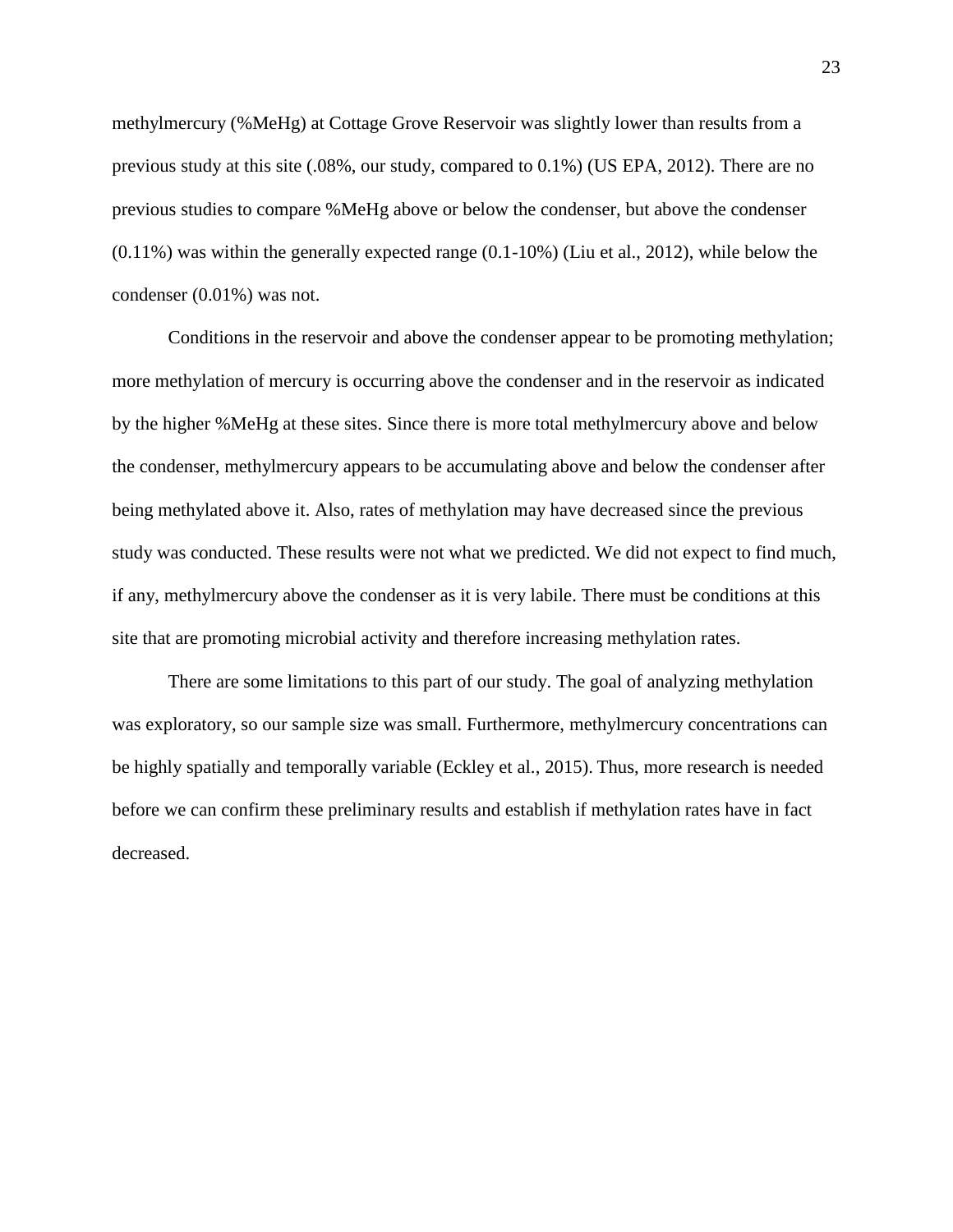## **Significance/Implications for Environmental and Human Health**

**Table 3:** Various recommendations for mercury levels from DEQ, US EPA, and MacDonald, Ingersoll, & Berger (MacDonald et al., 2000; Oregon Department of Environmental Quality, 1998; US EPA, 2012). 1: MacDonald, Ingersoll, & Berger.

| Recommendation                                            | Classification          | <b>Total Mercury</b> |
|-----------------------------------------------------------|-------------------------|----------------------|
|                                                           |                         | (ppm)                |
| <b>Environmental Protection Agency Region 9 PRGs</b>      | <b>Residential Soil</b> | 23                   |
| <b>Environmental Protection Agency Region 9 PRGs</b>      | <b>Industrial Soil</b>  | 310                  |
| Oregon DEQ Maximum Allowable Soil Concentrations          | <b>Residential Soil</b> | 80                   |
| Oregon DEQ Maximum Allowable Soil Concentrations          | <b>Industrial Soil</b>  | 600                  |
| Oregon DEQ Level II Screening Level Values- Plants        | Soil                    | 0.3                  |
| Oregon DEQ Level II Screening Level Values- Invertebrates | Soil                    | 0.1                  |
| Oregon DEQ Level II Screening Level Values- Birds         | Soil                    | 1.5                  |
| Oregon DEQ Level II Screening Level Values- Mammals       | Soil                    | 73                   |
| Probable Effect Concentration (PEC): Sediment-dwelling    | Sediment                | 1.060                |
| Organisms <sup>1</sup>                                    |                         |                      |
| Recommendation                                            | Classification          | Methylmercury        |
|                                                           |                         | (ppm)                |
| <b>Environmental Protection Agency Region 9 PRGs</b>      | <b>Residential Soil</b> | 6.1                  |
| <b>Environmental Protection Agency Region 9 PRGs</b>      | <b>Industrial Soil</b>  | 6.2                  |
| Oregon DEQ Level II Screening Level Values- Plants        | Soil                    | 0.0002               |
| Oregon DEQ Level II Screening Level Values- Invertebrates | Soil                    |                      |
| Oregon DEQ Level II Screening Level Values- Birds         | Soil                    | 0.025                |
| Oregon DEQ Level II Screening Level Values- Mammals       | Soil                    | 4                    |

# **Total Concentration of Mercury**

Average Hg concentrations at Furnace Creek (176.53 ppm) was not above the concentrations recommended for industrial soils by the US EPA or DEQ, but was above the concentrations recommended for residential soils by the US EPA and DEQ (Table 3). It was also above the probable effect concentration established by MacDonald et al., which established Hg concentration levels that are likely to cause observable harmful effects to sediment-dwelling organisms (Table 3). Furthermore, average sediment Hg concentration at Furnace Creek was above DEQ recommendation levels for plants, invertebrates, birds, and mammals (Table 3), suggesting that sediment throughout Furnace Creek has the potential to harm wildlife. Though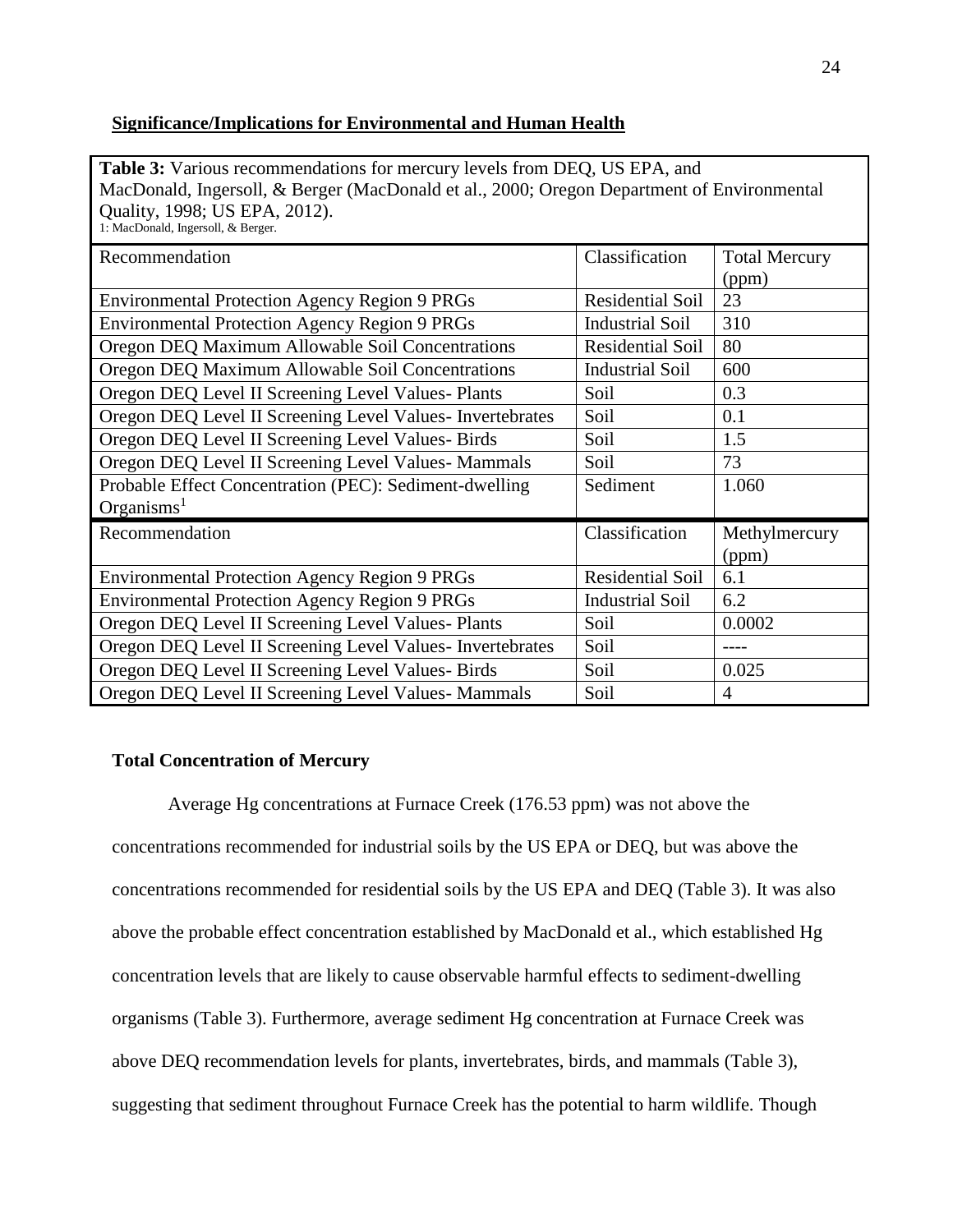lower than the industrial soil recommendations, environmental sediments do not fall clearly in either the industrial or residential category. Taking all classifications into consideration, Furnace Creek sediment is a potential risk for environmental and human health.

Average Hg concentrations at Garoutte Creek (0.47 ppm) and the Coast Fork Willamette (0.82 ppm) were below all Hg concentration recommendations except for DEQ's recommendations for plants and invertebrates (Table 3). Thus, sediments in Garoutte Creek and the Coast Fork Willamette, compared to Furnace Creek, pose little risk to environmental health and likely no risk to human health. Average Hg concentrations at Cottage Grove Reservoir (0.48 ppm) were also below all Hg concentration recommendations except for DEQ's recommendations for plants and invertebrates (Table 3). Thus, in terms of total concentration of Hg, sediments in Cottage Grove Reservoir pose little risk to environmental health and likely no risk to human health.

#### **Mercury Speciation**

Behavioral class F3 contains the most toxic forms of mercury (organic), including methylmercury. Above the condenser (FC-00), Garoutte Creek, and both samples from Cottage Grove Reservoir had class F3 as the highest percentage of total mercury. These areas appear to be potentially problematic to human health and the environment, as they may be sources of methylmercury or other toxic organic forms of mercury. Future studies should investigate the amount of total methylmercury at these sites to determine how much methylmercury is being produced. The other sites, Furnace Creek and the Coast Fork Willamette, appear to be less problematic in terms of the types of mercury present. Overall, the speciation results suggest that there could be multiple areas within the watershed where organic mercury is produced.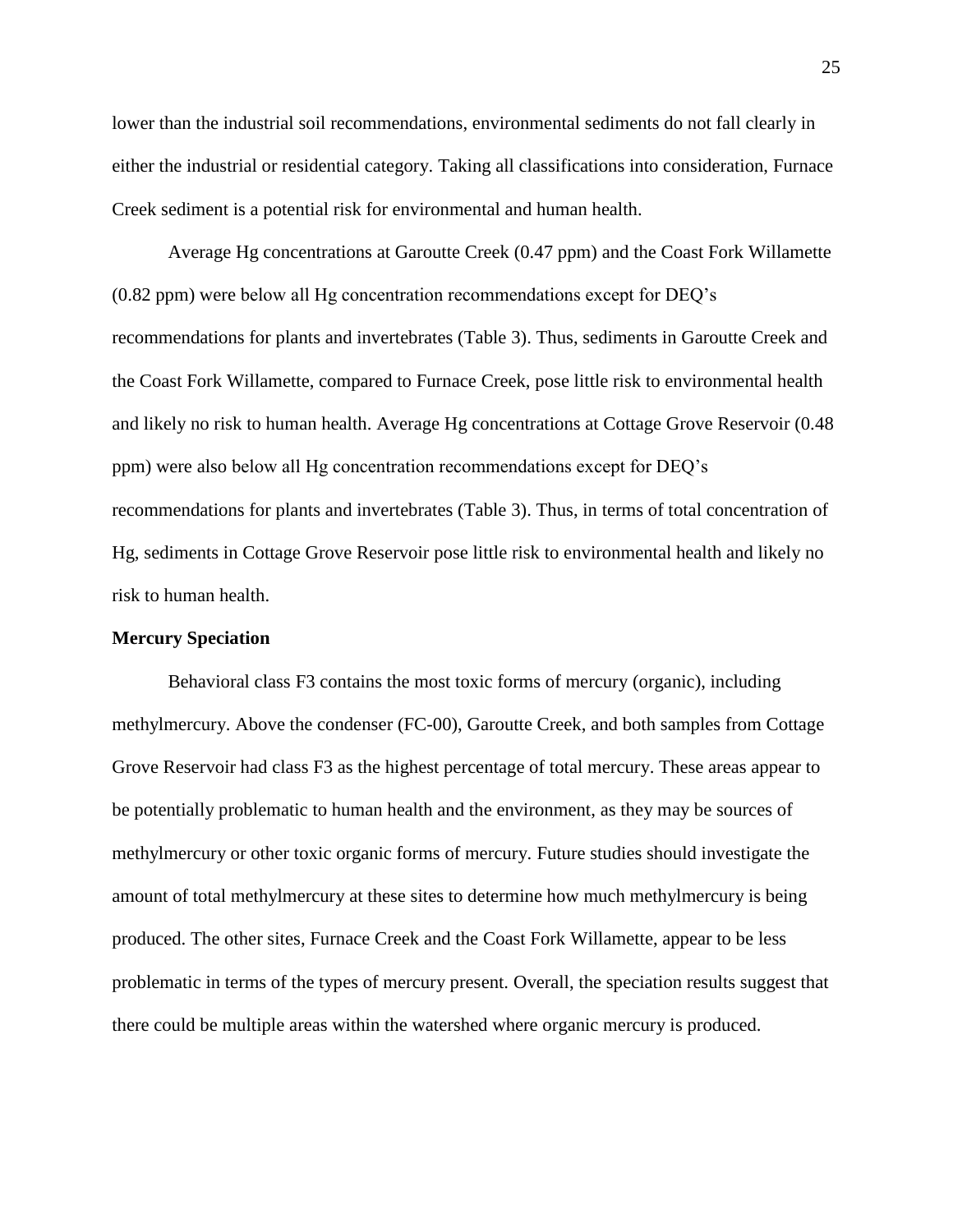#### **Methylmercury**

Average total MeHg above the condenser (0.0017 ppm) was below all concentration recommendations except for DEQ's recommendations for plants. There is no established recommendation for invertebrates (Table 3). Thus, sediments above the condenser appear to pose little risk to environmental health and likely no risk to human health in terms of total MeHg present. However, based on percent of total Hg (Figure 8) and the speciation results (Figure 6), it appears that methylation is occurring at this site and could be depositing methylmercury further down the reservoir, thus posing a potential environmental and human health risk due to the bioavailability of methylmercury.

Average total MeHg below the condenser (0.0023 ppm) is also below all concentration recommendations except for DEQ's recommendations for plants (Table 3). Thus, sediments above the condenser also appear to pose little risk to environmental health and likely no risk to human health in terms of total MeHg present. %MeHg is also low here, further suggesting sediments at this site pose little risk to environmental or human health in terms of methylmercury.

Average total MeHg at Cottage Grove Reservoir  $(1.58 \times 10^{-5} \text{ ppm})$  was below all concentration recommendations (Table 3). Thus, sediments in Cottage Grove Reservoir appear to pose no risk to environmental and human health in terms of total MeHg present. However, based on percent of total Hg (Figure 8), methylation appears to be occurring in the reservoir. Furthermore, there is already a fish advisory for this reservoir (Curtis et al., 2013; Eckley et al., 2015). Thus, even though we found low levels of methylmercury and lower levels of percent total mercury, methylation rates are still high enough to pose a threat to human and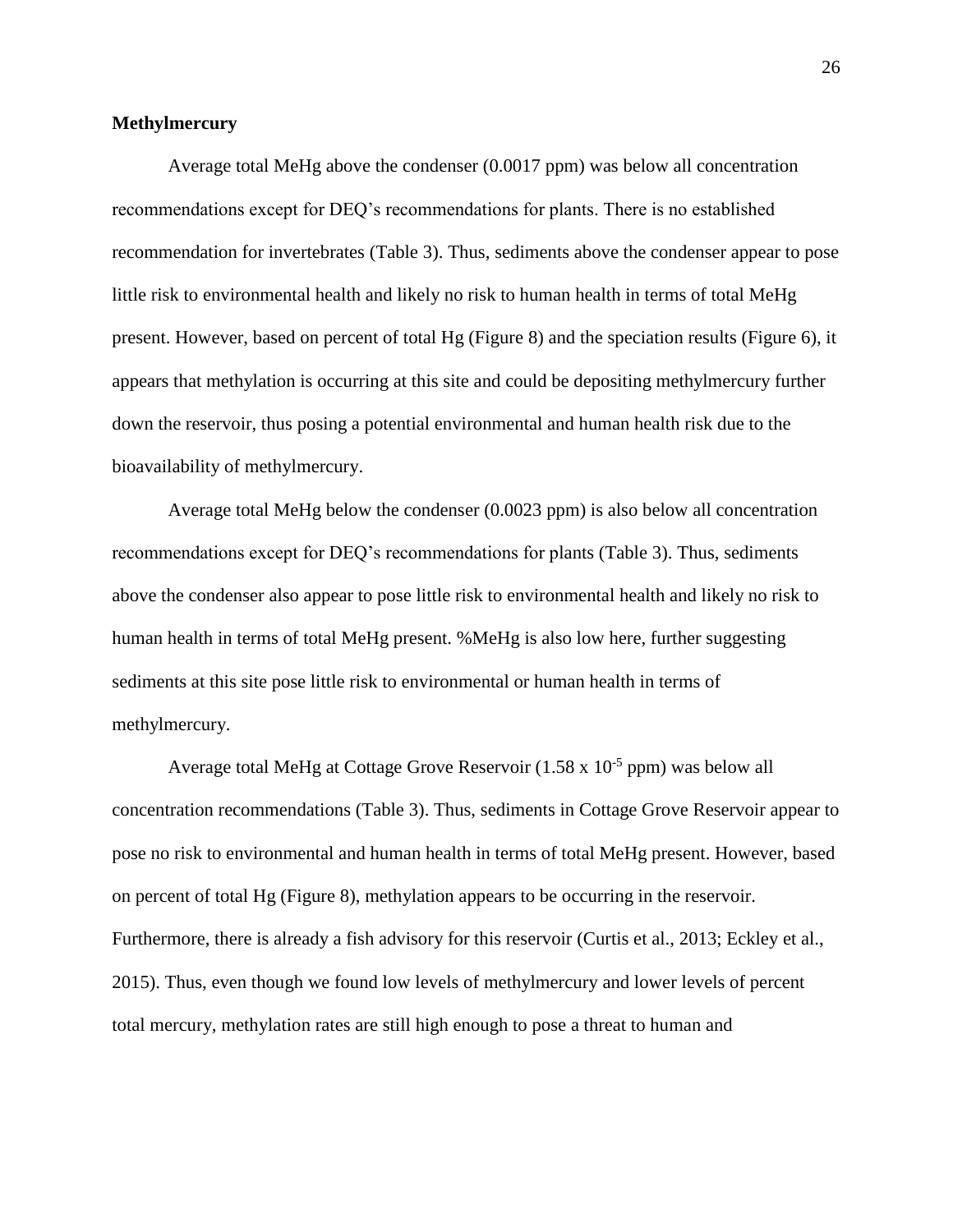environmental health due to the bioaccumulation of methylmercury. But, as mentioned previously, it is important to note the limitations of this exploratory part of our study.

#### **Future Directions**

Since our methylation analysis was mostly exploratory, more research will need to be conducted to fully understand how Hg methylation is impacting this watershed. This includes increasing the sample size and sampling in more areas. While we only analyzed one sample at the reservoir and two at Furnace Creek, studies in the future could collect samples all along the watershed, just as we did to analyze total concentration. More research is also needed to determine why methylation is occurring at the waste site, specifically what conditions at this site are promoting methylation.

Total mercury concentration decreased along the watershed more quickly than we expected. One possible explanation is that the contaminated sediment from Furnace Creek is being diluted with sediment from other tributaries and the Coast Fork Willamette as it moves through the watershed. Analyzing the sediment load of the Coast Fork Willamette and tributaries could confirm if this is the case and help explain our results.

The US EPA plans to continue remediation efforts at this site in a few months (Bryn Thoms, personal communications). Once this remediation occurs, repeating our study could inform us if the remediation efforts are having an impact and successfully controlling the mercury pollution experienced throughout the watershed and at Cottage Grove Reservoir. This would not only be useful within the context of the Black Butte Mine Superfund site, but it would also help establish if the remediation methods used are broadly effective.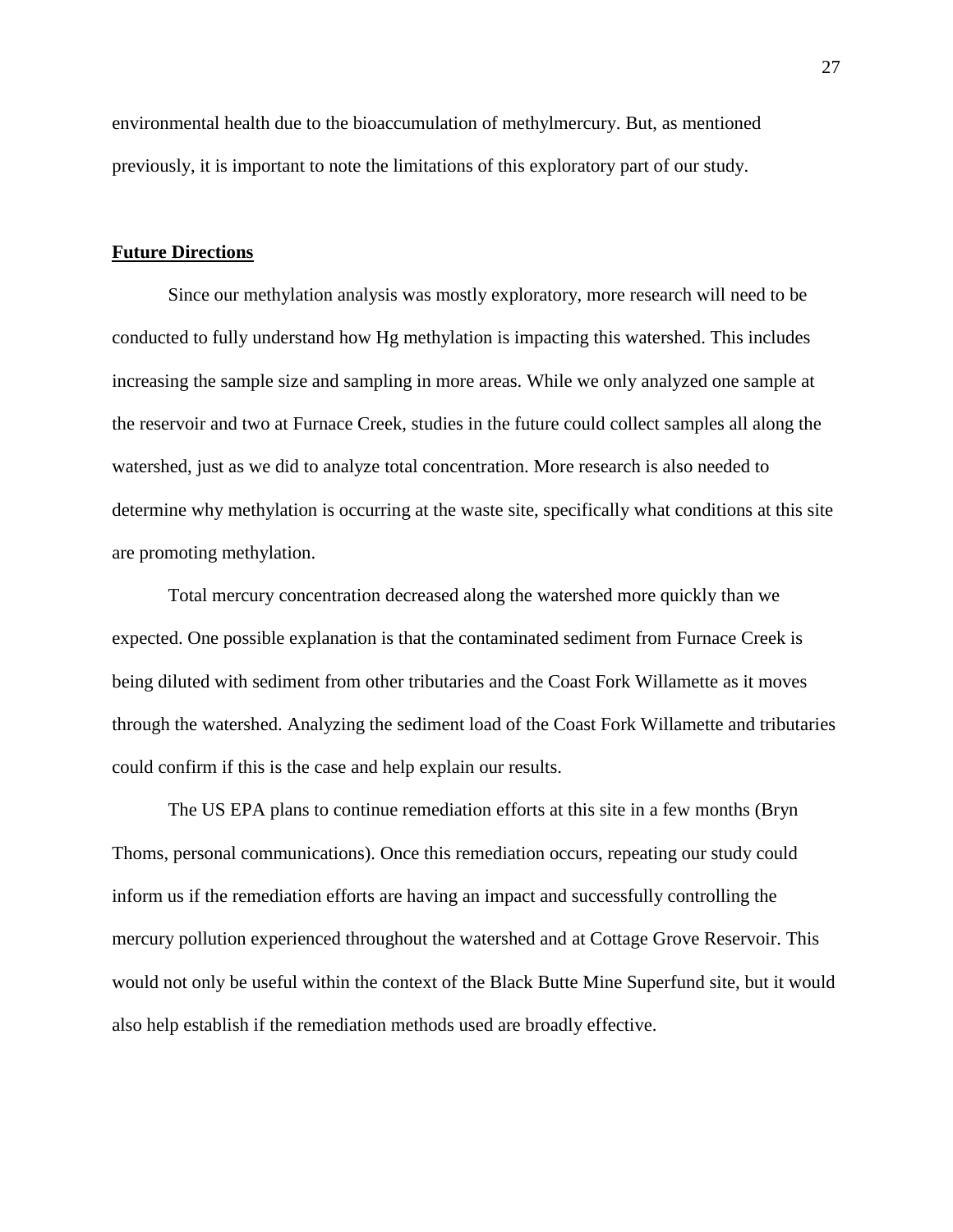As of now, there are many data gaps in the scientific literature involving mercury cycling, particularly at this scale. Furthermore, while there are many studies focusing on methylation of mercury due to its toxicity, much less is understood about the cycling of elemental and inorganic mercury within sediments. While this research will begin to address these data gaps, much more work is needed before the scientific community will fully understand how mercury transforms in the environment, and how these transformations impact the environment and human health.

#### **Conclusions**

This study established the trends of Hg in sediments throughout the watershed impacted by Black Butte Mine in Oregon. Total concentrations of Hg in sediments decreased from the mine site to Cottage Grove Reservoir. Mercury in sediments was progressively more reactive from the mine site to Cottage Grove Reservoir. This study also identified an area of the mine site with conditions that appear to promote the transformation of inorganic to organic mercury and methylation. The primary areas of the watershed that are human and environmental health concerns are Furnace Creek due to its elevated mercury levels in sediment, and above the condenser and at Cottage Grove Reservoir due to the increased rates of inorganic to organic Hg transformation. This study has addressed some of the data gaps at this site, which the EPA and DEQ can use to further inform their remediation work at Black Butte Mine, as well as identified an area that requires further investigation. This study has also begun to address the data gaps within the scientific literature on mercury cycling in sediment.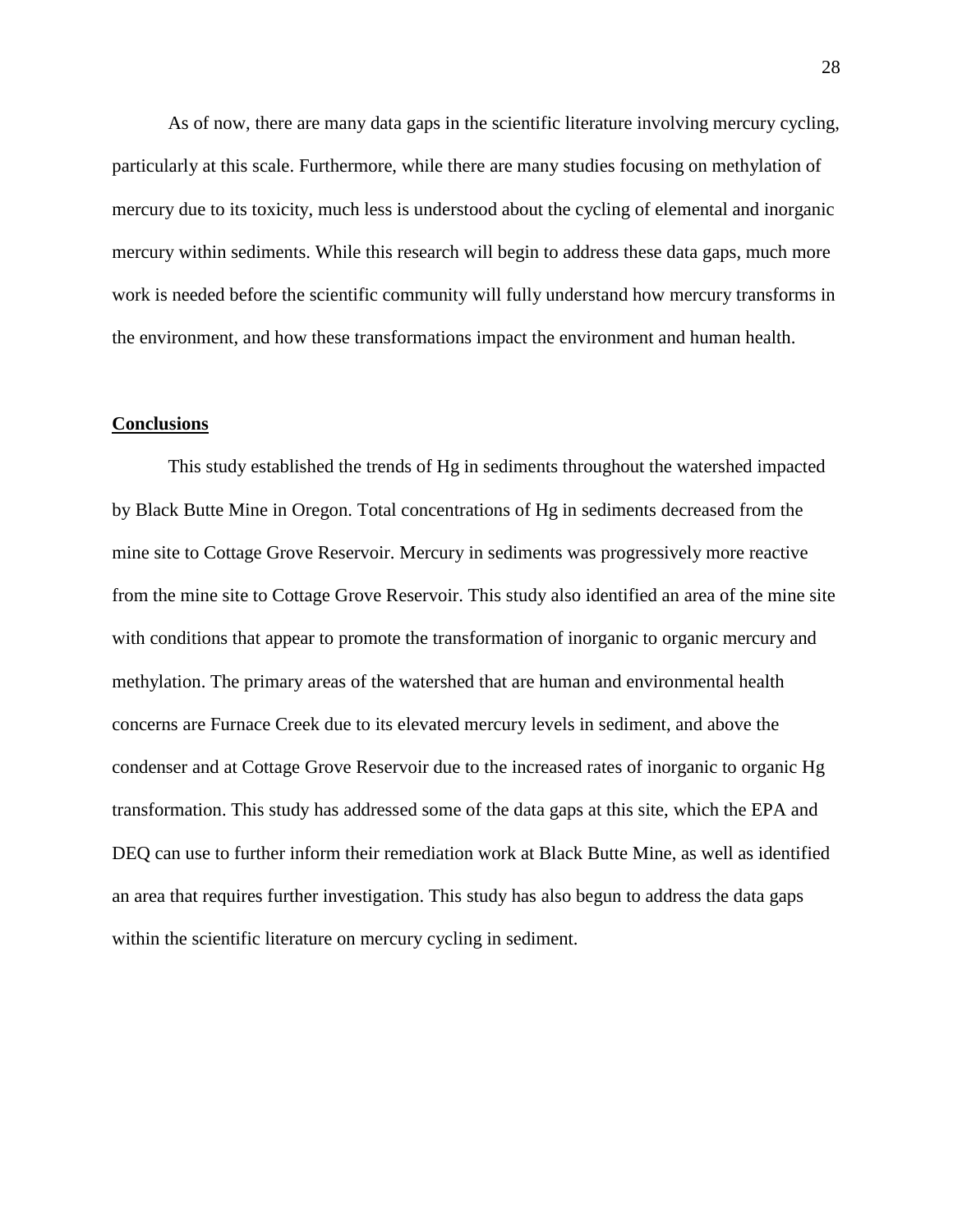#### **References**

- Bloom, N. S., Colman, J. A., & Barber, L. (1997). Artifact formation of methyl mercury during aqueous distillation and alternative techniques for the extraction of methyl mercury from environmental samples. *Fresenius' Journal of Analytical Chemistry*, *358*(3), 371–377. https://doi.org/10.1007/s002160050432
- Bloom, N. S., Preus, E., Katon, J., & Hiltner, M. (2003). Selective extractions to assess the biogeochemically relevant fractionation of inorganic mercury in sediments and soils. *Analytica Chimica Acta*, *479*(2), 233–248. https://doi.org/10.1016/S0003-2670(02)01550-7
- Brooks Applied Labs. (2017). *Report of Mercury Speciation Analyses Soil*.
- Curtis, L. R., Morgans, D. L., Thoms, B., & Villenueve, D. (2013). Extreme precipitation appears a key driver of mercury transport from the watershed to Cottage Grove Reservoir, Oregon. *Environmental Pollution*, *176*, 178–184. https://doi.org/10.1016/j.envpol.2013.01.028
- Daye, M., Kadlecova, M., & Ouddane, B. (2015). Biogeochemical factors affecting the distribution, speciation, and transport of Hg species in the Deûle and Lys Rivers (Northern France). *Environmental Science and Pollution Research*, *22*(4), 2708–2720. https://doi.org/10.1007/s11356-014-3528-x
- Eckley, C. S., & Hintelmann, H. (2006). Determination of mercury methylation potentials in the water column of lakes across Canada. *Science of the Total Environment*, *368*(1), 111–125. https://doi.org/10.1016/j.scitotenv.2005.09.042
- Eckley, C. S., Luxton, T. P., Goetz, J., & McKernan, J. (2017). Water-level fluctuations influence sediment porewater chemistry and methylmercury production in a flood-control reservoir. *Environmental Pollution*, *222*, 32–41. https://doi.org/10.1016/j.envpol.2017.01.010
- Eckley, C. S., Luxton, T. P., McKernan, J. L., Goetz, J., & Goulet, J. (2015). Influence of reservoir water level fluctuations on sediment methylmercury concentrations downstream of the historical Black Butte mercury mine, OR. *Applied Geochemistry*, *61*, 284–293. https://doi.org/10.1016/j.apgeochem.2015.06.011
- Graham, A. M., Aiken, G. R., & Gilmour, C. C. (2013). Effect of dissolved organic matter source and character on microbial Hg methylation in Hg-S-DOM solutions. *Environmental Science and Technology*, *47*(11), 5746–5754. https://doi.org/10.1021/es400414a
- Gray, J. E., Hines, M. E., Krabbenhoft, D. P., & Thoms, B. (2012). Methylation of Hg downstream from the Bonanza Hg mine, Oregon. *Applied Geochemistry*, *27*(1), 106–114. https://doi.org/10.1016/j.apgeochem.2011.09.019
- Kim, C. S., Rytuba, J. J., & Brown, G. E. (2004). Geological and anthropogenic factors influencing mercury speciation in mine wastes: An EXAFS spectroscopy study. *Applied Geochemistry*, *19*(3), 379–393. https://doi.org/10.1016/S0883-2927(03)00147-1
- Krabbenhoft, D., Wiener, J., Brumbaugh, W., Olson, M., DeWild, J., & Sabin, T. (1999). A national pilot study of mercury contamination of aquatic ecosystems along multiple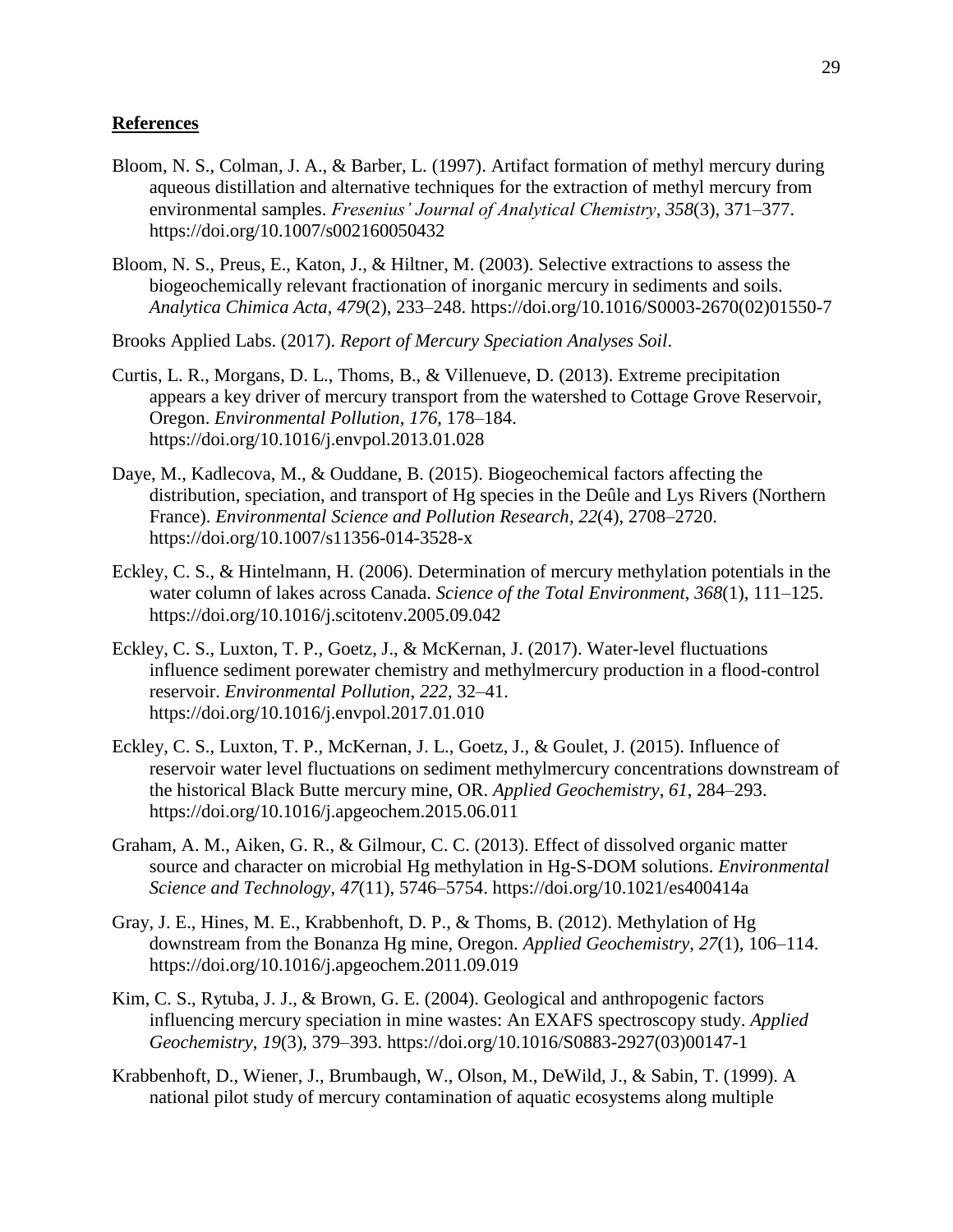gradients: Bioaccumulation in fish. *US Geological Survey Toxic Substances Hydrology Program - Proceedings of the Technical Meeting.*, 147–160. https://doi.org/Volume 2-- Contamination of Hydrologic Systems and Related Ecosystems: U.S. Geological Survey Water-Resources Investigations Report 99-4018B

- Lecce, S. A., & Pavlowsky, R. T. (2014). Floodplain storage of sediment contaminated by mercury and copper from historic gold mining at Gold Hill, North Carolina, USA. *Geomorphology*, *206*, 122–132. https://doi.org/10.1016/j.geomorph.2013.10.004
- Li, Y. Bin, & Cai, Y. (2013). Progress in the study of mercury methylation and demethylation in aquatic environments. *Chinese Science Bulletin*, *58*(2), 177–185. https://doi.org/10.1007/s11434-012-5416-4
- Liu, G., Yong, C., & O'Driscoll, N. (Eds.). (2012). *ENVIRONMENTAL CHEMISTRY AND TOXICOLOGY OF MERCURY*. Hoboken, New Jersey: John Wiley & Sons, Inc.
- MacDonald, D. D., Ingersoll, C. G., & Berger, T. A. (2000). Development and evaluation of consensus-based sediment quality guidelines for freshwater ecosystems. *Archives of Environmental Contamination and Toxicology*, *39*(1), 20–31. https://doi.org/10.1007/s002440010075
- Morel, F. M. M., & Amyot, M. (1998). The Chemical Cycle and Bioaccumulation of Mercury Author (s): François M. M. Morel, Anne M. L. Kraepiel and Marc Amyot Source : Annual Review of Ecology and Systematics , Vol . 29 ( 1998 ), pp . 543-566 Published by : Annual Reviews Stable URL : ht. *Annual Review of Ecology and Systematics*, *29*(1998), 543–566.
- Oregon Department of Environmental Quality. (1998). GUIDANCE FOR ECOLOGICAL RISK ASSESSMENT: LEVELS I , II , III , IV.
- Rimondi, V., Gray, J. E., Costagliola, P., Vaselli, O., & Lattanzi, P. (2012). Concentration, distribution, and translocation of mercury and methylmercury in mine-waste, sediment, soil, water, and fish collected near the Abbadia San Salvatore mercury mine, Monte Amiata district, Italy. *Science of the Total Environment*, *414*, 318–327. https://doi.org/10.1016/j.scitotenv.2011.10.065
- Różański, S. Ł., Castejón, J. M. P., & Fernández, G. G. (2016). Bioavailability and mobility of mercury in selected soil profiles. *Environmental Earth Sciences*, *75*(13). https://doi.org/10.1007/s12665-016-5863-3
- Thoms, B. (2008). REFERENCE 20, Oregon Department of Environmental Quality.
- US EPA. (2001). Methyl Mercury in Water by Distillation, Aqueous Ethylation, Purge and Trap, and CVAFS. *Method 1630.*
- US EPA. (2014). MERCURY SPECIES FRACTIONATION AND QUANTIFICATION BY MICROWAVE ASSISTED EXTRACTION, SELECTIVE SOLVENT EXTRACTION AND/OR SOLID PHASE EXTRACTION. *Method 3200.*
- US EPA. (2007). MERCURY IN SOLIDS AND SOLUTIONS BY THERMAL DECOMPOSITION, AMALGAMATION, AND ATOMIC ABSORPTION SPECTROPHOTOMETRY. *Method 7473.*